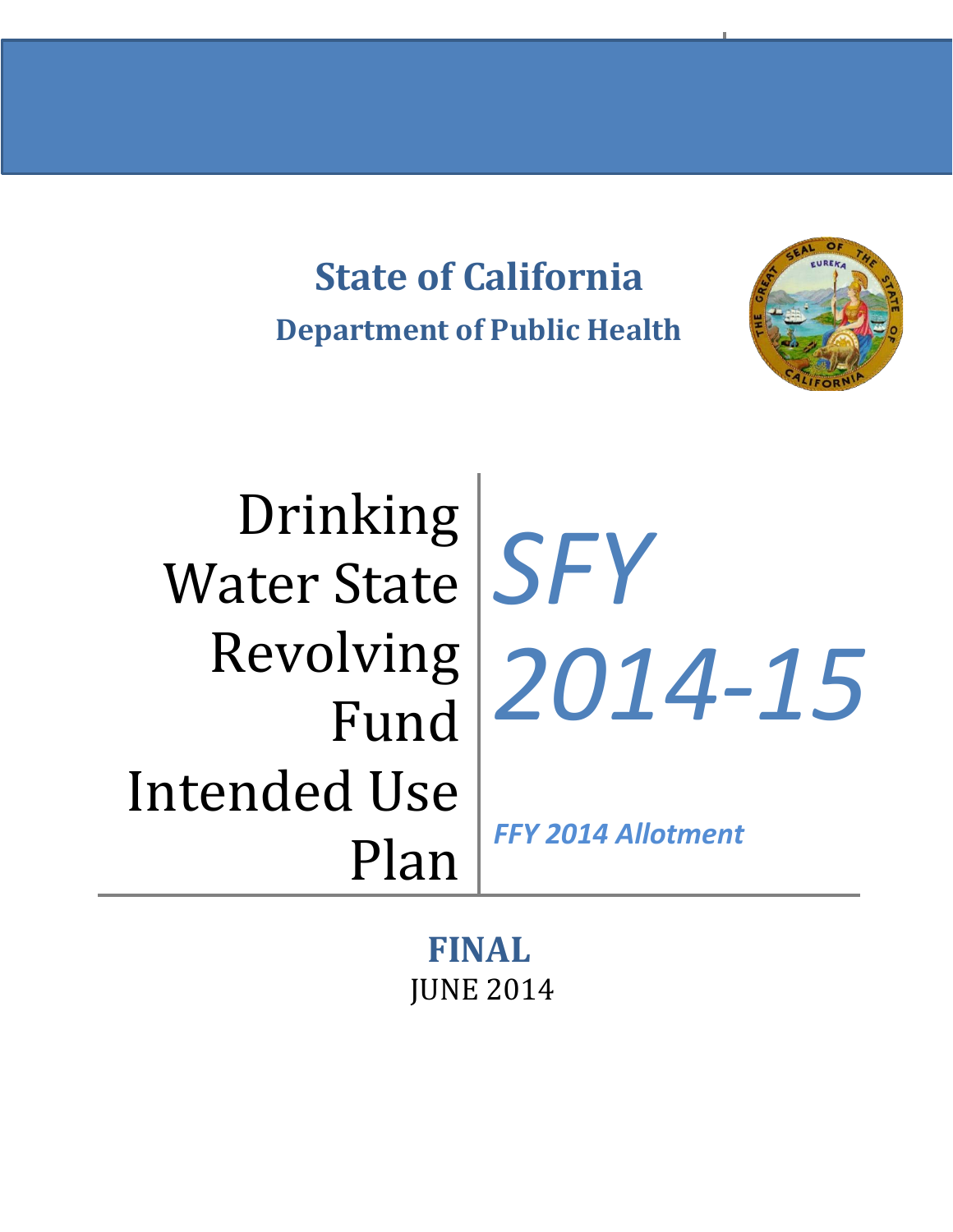| <b>Table of Contents</b>                                                                                                                                                                                                                                                                                                                                                          |  |
|-----------------------------------------------------------------------------------------------------------------------------------------------------------------------------------------------------------------------------------------------------------------------------------------------------------------------------------------------------------------------------------|--|
| $I. INTRODUCTION  \  \,  {\bf 1.1} NTRODUCTION  \  \,  {\bf 1.1} NTRODUCTION  \  \,  {\bf 1.1} NTRODUCTION  \  \,  {\bf 1.1} NTRODUCTION  \  \,  {\bf 1.1} NTRADIV OF  \  \,  {\bf 1.1} NTRADIV OF  \  \,  {\bf 1.1} NTRADIV OF  \  \,  {\bf 1.1} NTRADIV OF  \  \,  {\bf 1.1} NTRADIV OF  \  \,  {\bf 1.1} NTRADIV OF  \  \,  {\bf 1.1} NTRADIV OF  \  \,  {\bf 1.1} NTRADIV OF$ |  |
|                                                                                                                                                                                                                                                                                                                                                                                   |  |
|                                                                                                                                                                                                                                                                                                                                                                                   |  |
|                                                                                                                                                                                                                                                                                                                                                                                   |  |
|                                                                                                                                                                                                                                                                                                                                                                                   |  |
|                                                                                                                                                                                                                                                                                                                                                                                   |  |
|                                                                                                                                                                                                                                                                                                                                                                                   |  |
|                                                                                                                                                                                                                                                                                                                                                                                   |  |
|                                                                                                                                                                                                                                                                                                                                                                                   |  |
|                                                                                                                                                                                                                                                                                                                                                                                   |  |
|                                                                                                                                                                                                                                                                                                                                                                                   |  |
|                                                                                                                                                                                                                                                                                                                                                                                   |  |
|                                                                                                                                                                                                                                                                                                                                                                                   |  |
|                                                                                                                                                                                                                                                                                                                                                                                   |  |
|                                                                                                                                                                                                                                                                                                                                                                                   |  |
|                                                                                                                                                                                                                                                                                                                                                                                   |  |
|                                                                                                                                                                                                                                                                                                                                                                                   |  |
|                                                                                                                                                                                                                                                                                                                                                                                   |  |
|                                                                                                                                                                                                                                                                                                                                                                                   |  |
|                                                                                                                                                                                                                                                                                                                                                                                   |  |
|                                                                                                                                                                                                                                                                                                                                                                                   |  |
|                                                                                                                                                                                                                                                                                                                                                                                   |  |
|                                                                                                                                                                                                                                                                                                                                                                                   |  |
|                                                                                                                                                                                                                                                                                                                                                                                   |  |
|                                                                                                                                                                                                                                                                                                                                                                                   |  |
|                                                                                                                                                                                                                                                                                                                                                                                   |  |
|                                                                                                                                                                                                                                                                                                                                                                                   |  |
|                                                                                                                                                                                                                                                                                                                                                                                   |  |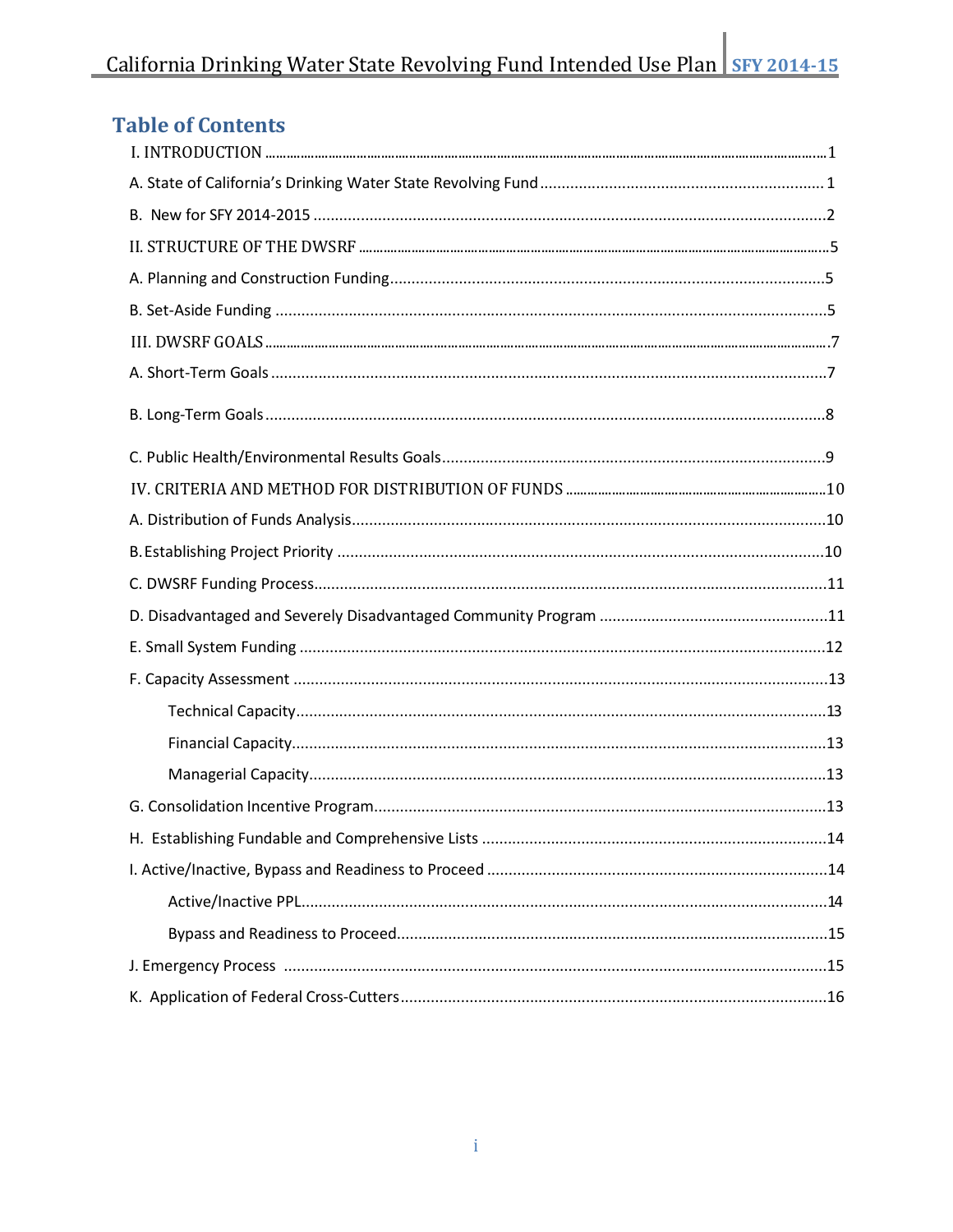| TABLE 3: Maximum Principal Forgiveness Funding for "Disadvantaged" Communities20 |  |
|----------------------------------------------------------------------------------|--|
|                                                                                  |  |
|                                                                                  |  |
|                                                                                  |  |
|                                                                                  |  |
|                                                                                  |  |
|                                                                                  |  |
|                                                                                  |  |
|                                                                                  |  |
|                                                                                  |  |
|                                                                                  |  |
|                                                                                  |  |
|                                                                                  |  |
|                                                                                  |  |
|                                                                                  |  |
|                                                                                  |  |
|                                                                                  |  |
|                                                                                  |  |
|                                                                                  |  |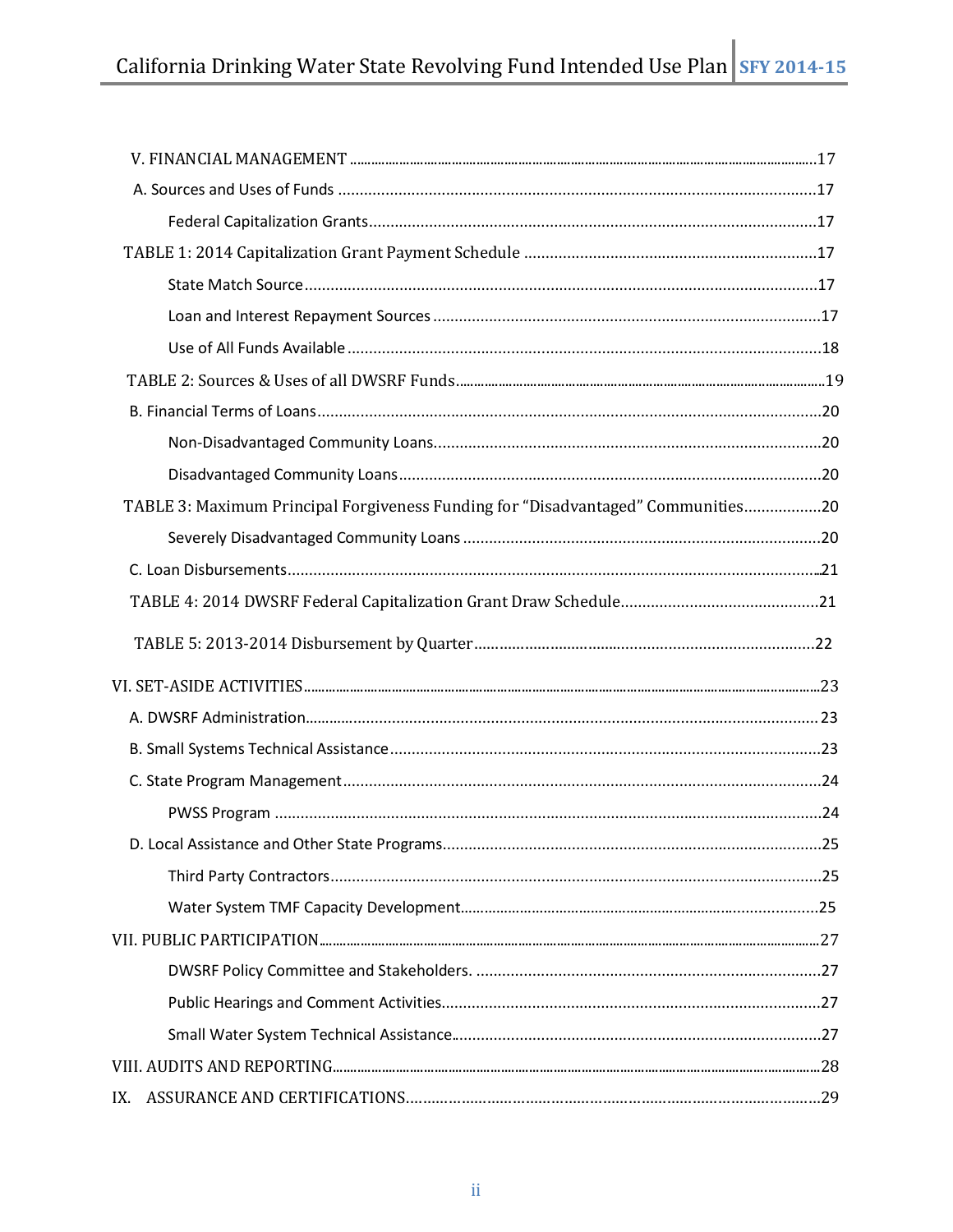#### APPENDIX A

DWSRF STATE REGULATIONS

#### APPENDIX B

EPA NOTICE OF NON-COMPLIANCE

#### APPENDIX C

- 1. CDPH's NOTICE OF NON-COMPLIANCE RESPONSE/CORRECTIVE ACTION PLAN
- 2. CDPH's CORRECTIVE ACTION PLAN STATUS UPDATE

#### APPENDIX D

PROJECT PRIORITY RANKING CRITERIA

#### APPENDIX E

2014-2015 FINAL PROJECT PRIORITY LIST – MAY 2014

#### APPENDIX F

2014-2015 FUNDABLE LIST

#### APPENDIX G

2014-2015 COMPREHENSIVE LIST

#### APPENDIX H

SUMMARY OF PUBLIC COMMENTS AND CDPH RESPONSES/REVISIONS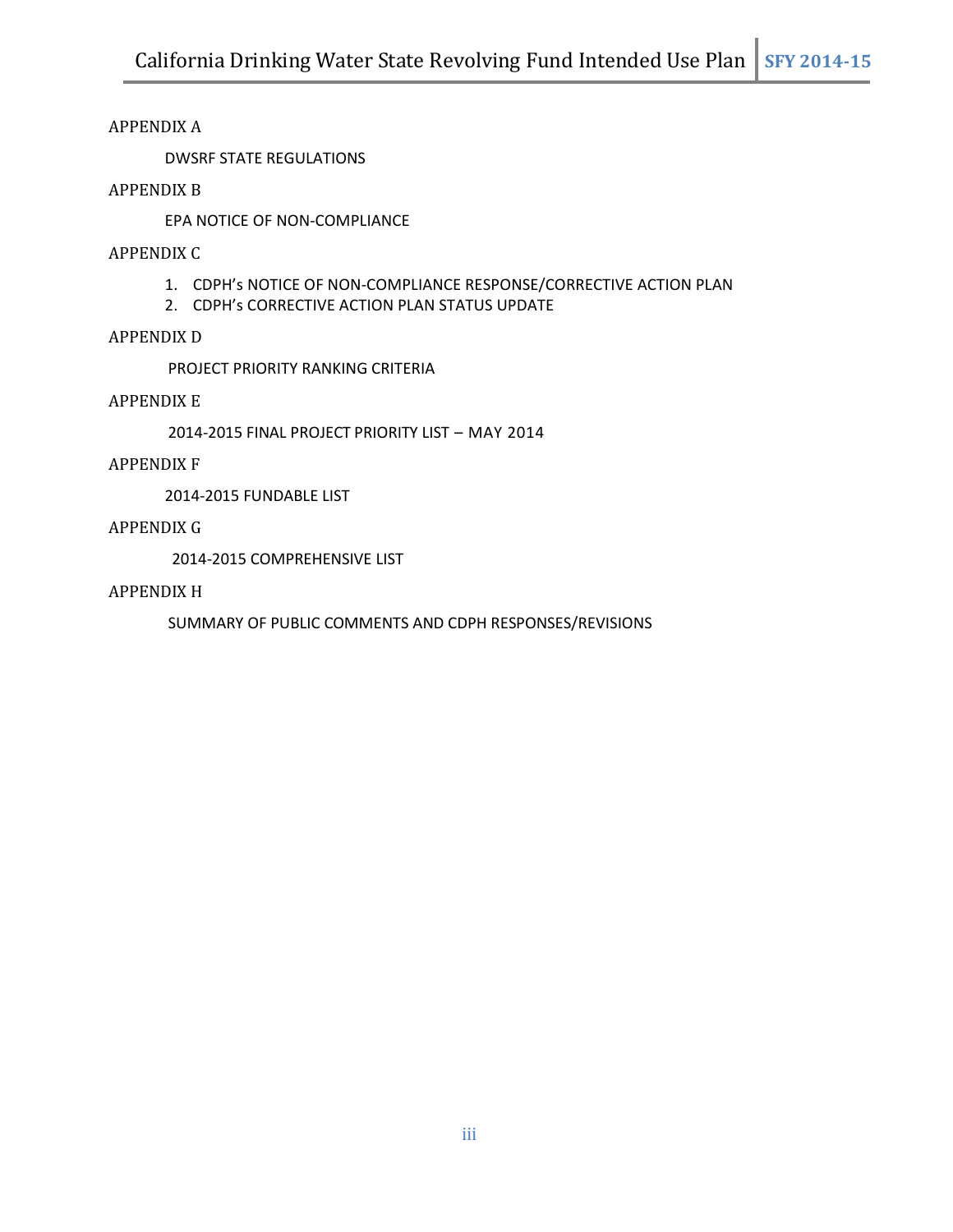# **I. INTRODUCTION**

# **A. State of California's DrinkingWater StateRevolving Fund**

The 1996 amendments to the federal Safe Drinking Water Act (SDWA) responded to the national drinking water infrastructure needs by establishing the Drinking Water State Revolving Fund program (DWSRF). The DWSRF provides financial assistance in the form of federal capitalization grants to states that in turn provide low interest loans and other assistance to public water systems (PWS).

The California State Department of Public Health, Division of Drinking Water and Environmental Management (CDPH) regulates PWS to ensure the safety of drinking water. The United States Environmental Protection Agency (USEPA) in cooperation with the State of California (State) designated CDPH as the "primacy agency" to implement and enforce the federal SDWA. CDPH regulates more than 7,500 PWS located throughout the State. To assist in this effort, CDPH delegates its primacy agency to 31 local health departments, known as local primacy agencies (LPA), to regulate PWS serving less than 200 service connections. CDPH also promotes and provides information on drought preparedness and water conservation; oversees water recycling projects; certifies drinking water treatment and distribution operators; supports and promotes water system security; provides support for small water systems and for improving technical, managerial, and financial (TMF) capacity; and provides funding opportunities for water system improvements.

The 2014-2015 Intended Use Plan (IUP) is part of CDPH's application for the federal fiscal year (FFY) 2014 capitalization grant from the USEPA. In establishing the terms of this IUP, CDPH considered statewide policy set forth in Section 106.3 of the Water Code. Specifically, Subsection 106.3(a) declares it is the established policy of the State that "every human being has the right to safe, clean, affordable, and accessible water adequate for human consumption, cooking, and sanitary purposes." Furthermore, Subsection 106.3(b) requires all relevant state agencies, including the Department of Water Resources, the State Water Resources Control Board, and the State Department of Public Health, to consider this state policy when "revising, adopting, or establishing policies, regulations, and grant criteria when those policies, regulations, and criteria are pertinent to the uses of water." For FFY 2014, California is eligible for an \$83.221 million grant from the \$906.896 million appropriated by Congress for the nation's DWSRF programs. The federal funding, in coordination with CDPH's existing loan and interest repayments, as well as associated state match funds, will help ensure funding for drinking water projects that address the State's highest public health priorities.

Federal and State laws allow a portion of federal funds to be used for specified set-aside activities in addition to providing financial assistance to PWS for infrastructure improvements. CDPH intends to use 22 percent (22%) of the FFY 2014 DWSRF allotment award for these set-aside activities. The remaining 78 percent (78%) of federal funds, plus all state matching funds, and all interest and repayments will be used for project funding.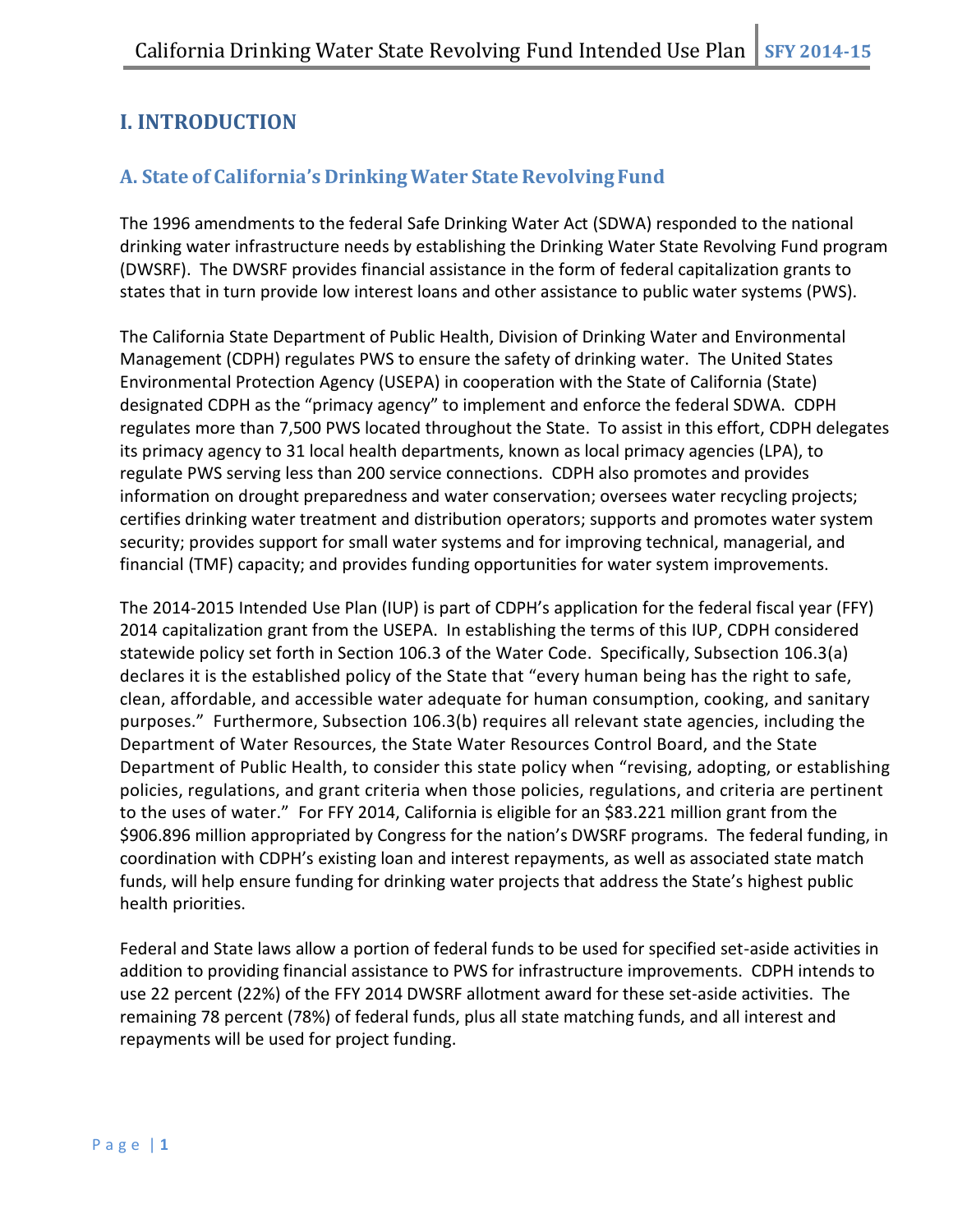Federal guidelines require that the IUP include a description of how the program is structured as well as the planned use of the capitalization grant, state match funds, principal and interest from loan repayments, other interest earnings of the DWSRF, and funds designated for set-aside activities. This IUP provides specific details on key aspects of the DWSRF program including CDPH's short and long-term goals, the priority setting process used to rank projects, and a list of projects considered eligible to receive available DWSRF funding. The California IUP presented, herein, is prepared and submitted in compliance with federal requirements.

In State Fiscal Year (SFY) 2014-2015, CDPH will continue to focus on implementing the public health aspects of SDWA and will ensure that funds are expeditiously and timely disbursed from all available sources. These efforts are instrumental in achieving the requirements of the SDWA.

## **B. New for SFY 2014-2015**

CDPH recently released a new and improved "Universal Pre-Application" (UPA) platform. Unlike prior years when the UPA was only open to receive pre-applications for a 60 day period one time a year, the new UPA is able to accept submittals on a continuous basis year-round. The new UPA also includes questions that help CDPH staff preliminary assess a project's "readiness to proceed" to receive funding timely. The new UPA also allows CDPH district staff to interact directly with applicants via the UPA's email notification system. Finally, the continuous nature of the new UPA allows CDPH to rank projects once pre-applications are reviewed for adoption to the PPL.

The "Legal Entity Formation Assistance" (LEFA) pilot program has been initiated, receiving a significant amount of funding applications. Given the demand expressed, CDPH decided to make available set-aside funds from both the 2012 and 2013 Federal Capitalization Grants to fund each eligible LEFA project submitted. The LEFA projects were ranked in order of readiness to proceed and posted on CDPH's website on December 20, 2013. CDPH is currently conducting an in-depth evaluation of each LEFA applicant's proposed work plan and application documentation to determine funding eligibility. Unfortunately, due to recent programmatic workload demands, in great part related to the current State of Emergency with regard to California's drought, the preparations for the proposed transfer of the drinking water program to State Water Resources Control Board (State Water Board), as well as perfecting the funding agreement format, the LEFA program has not proceeded at the pace initially anticipated. As a result, the LEFA pilot program is still in its early stages, however, CDPH continues to make progress, committing funds to projects and working with applicants throughout the application review and post commitment project phases. As CDPH continues to progress through the various stages of application review, committal of funds and monitoring project progress as it relates to the pilot program, CDPH will begin to collect data on the program's effectiveness, generating findings related to core project elements, common project hurdles, best business practices, and staffing as a means to measure the program's overall effectiveness and need. Rather than performing the program evaluation activities after each eligible project receives a funding commitment and subsequently concludes all funded activities, CDPH plans to initiate the program evaluation activities concurrently as projects progress to gain useful preliminary findings and to justify future set-aside allocations for project funding and program staffing. Until CDPH has an opportunity to evaluate the effectiveness of the pilot program, identify adequate staffing needs and gain a further perspective with regard to future funding interest, CDPH has not budgeted for additional set-aside funds for the 2014-2015 SFY. However, CDPH may amend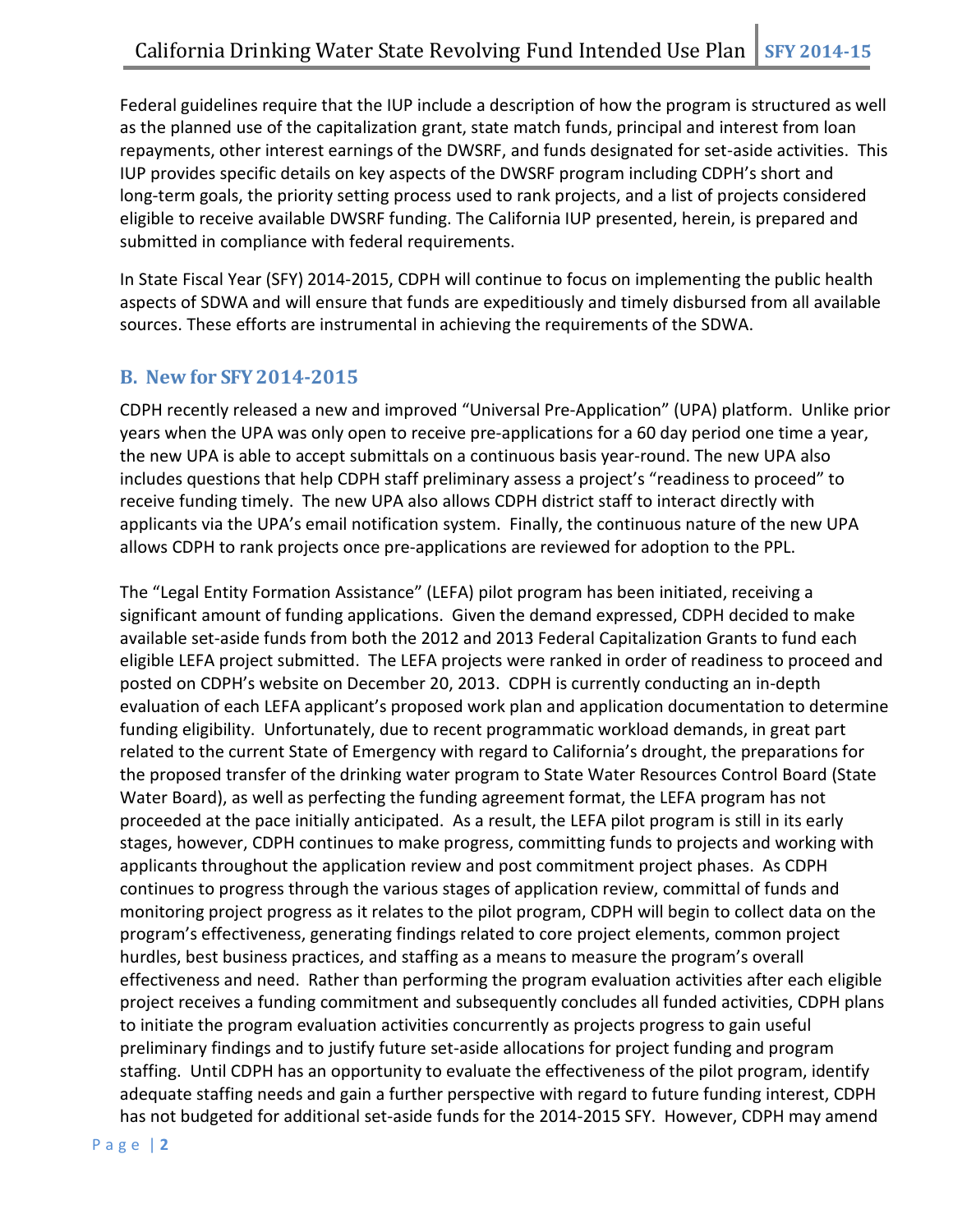this IUP to include budgets for the LEFA program as the need arises.

Assembly Bill 21 (Alejo) was introduced in 2013 and approved by the Governor on October 8, 2013. AB 21 authorized CDPH to assess an annual fee in lieu of interest on eligible DWSRF loans to generate no more than \$50 million in revenue for a newly established Safe Drinking Water Small Community Emergency Grant (SDWSCEG) Fund. The purpose of the SDWSCEG fund is to provide emergency grant funding to public water systems that serve small, disadvantaged and severely disadvantaged communities. CDPH has consulted USEPA as a measure to ensure DWSRF compliance and will initiate efforts to develop regulations for the implementation and administration of the SDWSCEG program. Details on the program's regulations and implementation will be provided as such information becomes available and open for public and stakeholder review and comment.

CDPH revised its project priority ranking criteria to streamline the prioritization process and to better address problems faced by PWS. Over the last several years, the need to rely on project prioritization within the PPL health-based categories (A-G) as means to regulate available funding to those who rank highest and are ready to proceed has not materialized due to the significant amount of funding that has been available due to the program's significant amount of unliquidated obligations (ULO). Beginning in SFY 2014-2015, CDPH will begin to rely on project prioritization within PPL category H to determine which projects within category H will be invited to apply for DWSRF each invitation cycle.

In addition, CDPH modified DWSRF ranking criteria to allow community water systems and public schools which are single sourced to have second source projects placed within Category H. Potentially, there are more than 300 PWS throughout California having only one source to serve their customers. All eligible PWS with a single source would be potentially in fundable categories as a result of the modification. However, it is anticipated that prioritization within category H will be required as not all projects in the category may be invited for funding consideration. Therefore, a bonus point schedule, as detailed in Appendix D of this IUP, will be applied to category H projects.

On January 17, 2014, the federal Consolidated Appropriations Act, 2014 (Act) was enacted a Buy American requirement, otherwise known as "American Iron and Steel" on projects receiving funds from the DWSRF program per the guidelines provided by USEPA, effective April 23, 2014. Currently, the requirement remains in effect through September 30, 2014. The Act, and subsequent USEPA waivers, exempt certain DWSRF funded projects from the requirement based upon CDPH's receipt and approval of project plans and specifications by specified deadlines. CDPH has implemented the requirement, incorporated specific conditional language into its current funding agreements except where such requirements are otherwise waived.

In February 2014, Senate Bill 103 (2014) amended California's 2013 Budget Act to appropriate \$15 million to CDPH to provide grants (up to \$500,000 per project) to PWS to address drought-related drinking water emergencies or threatened emergencies (PWSDER Funding). CDPH is required to make every effort to "use other funds available to address drinking water emergencies, including federal funds made available for the drought," prior to committing PWSDER Funding. Within the DWSRF SFY 2013-2014 IUP, CDPH implemented an expedited application process specific to emergency projects including those related to drought. As a means to carry out the requirements of Senate Bill 103, CDPH has positioned the DWSRF for consideration as a potential funding source for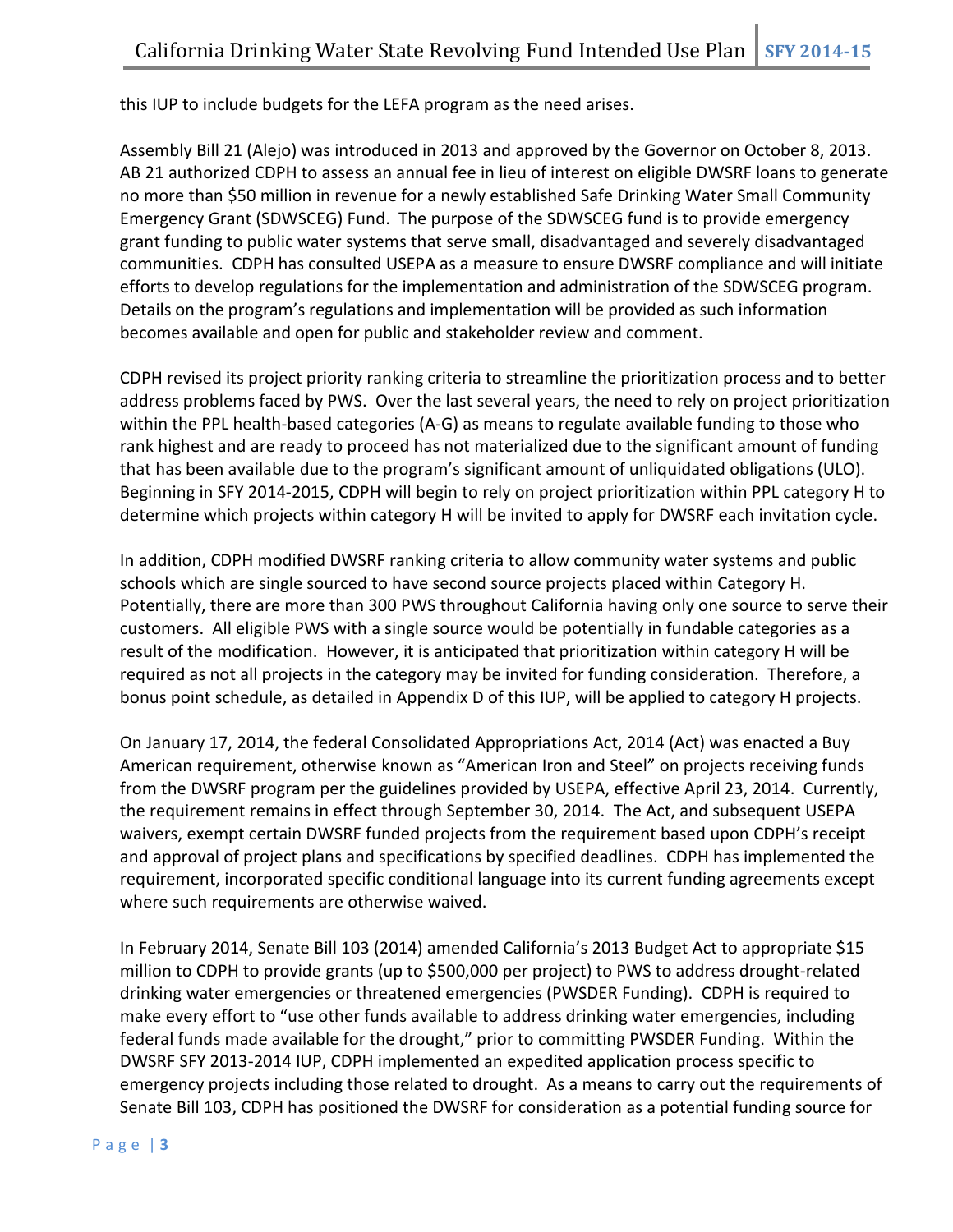drought related emergencies and threatened emergencies experienced by PWS. Details on the DWSRF emergency funding process are provided in Section IV (J) (Emergency Process).

The California Governor's proposed 2014-2015 State budget includes the transfer of the State's Drinking Water Program, including the DWSRF program, to State Water Board from CDPH, effective July 1, 2014. The proposed transfer is approved by the State Legislature; the State's DWSRF program will fall under the administration of the State Water Board, Division of Financial Assistance. In preparation for the transfer, key staff of both CDPH and State Water Board has been working collaboratively planning for transfer in an effort mitigate disruptions of daily operation as a result of a transfer.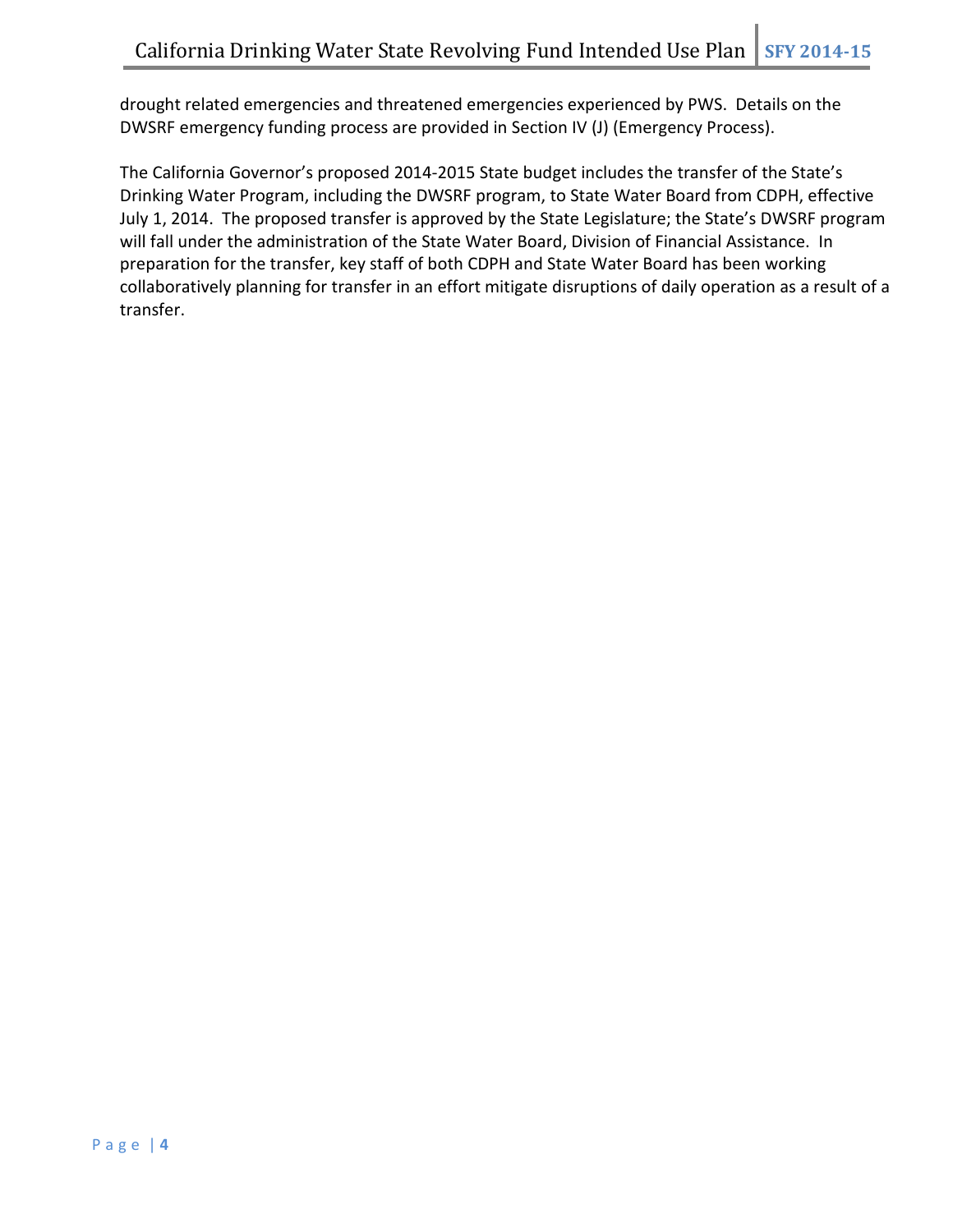# **II. STRUCTURE OF THE DWSRF**

The DWSRF program consists of two funding components that are primarily utilized to provide assistance public water systems and to ensure funding of administrative program support of the DWSRF loan and set-aside funds.

# **A. Planning and Construction Funding**

CDPH provides assistance for the planning and construction of improvements to publicly and privately owned CWS and nonprofit, non-community water systems (NPNCWS) for eligible public health projects. Eligible planning and preliminary engineering studies, project design, and construction costs include but are not limited to:

- 1. Construction, improvement or rehabilitation of:
	- a. drinking water sources,
	- b. treatment facilities that will improve the water quality to comply with current and future primary or secondary standards,
	- c. transmission and distribution mains to prevent contamination caused by leaks or breaks,
	- d. storage facilities, including finished water reservoirs, to prevent microbiological contamination or to provide adequate pressure;
- 2. Costs associated with consolidation of water systems, including, but not limited to facility fees, connection fees, or similar charges;
- 3. Costs of purchasing water systems, water rights, or watershed lands associated with purchasing water system;
- 4. Costs of establishing eligibility for funding that are incurred before CDPH entered into a commitment to fund the project, i.e., Pre-application/Application Fees;
- 5. Acquisition of real property if the acquisition is integral to a project;
- 6. Operation and maintenance costs to the extent they are used in the startup and testing of the completed project.

Federal DWSRF guidelines specify projects that cannot be funded through the DWSRF; of particular note, are projects primarily intended to serve future growth. The focus of DWSRF assistance is to ensure safe drinking water for the State's existing population served by public water systems. Eligible projects may be sized to accommodate reasonable growth, not to exceed 10 percent, over the expected life of the constructed project. With this parameter in mind, CDPH will not fund projects intended to serve future growth outside of reasonable expectations as a means to help ensure the limited DWSRF funds available are directed to serve the State's existing population.

## **B. Set-Aside Funding**

The set-asides will be used to provide additional support for the core California drinking water programs and for activities to assist a PWS in developing enhanced capabilities for the future. The set-asides help many PWS build capacity to assist in compliance with the SDWA and, if appropriate, aid their in readiness to proceed to access DWSRF funding. Additional information may be found in Section VI.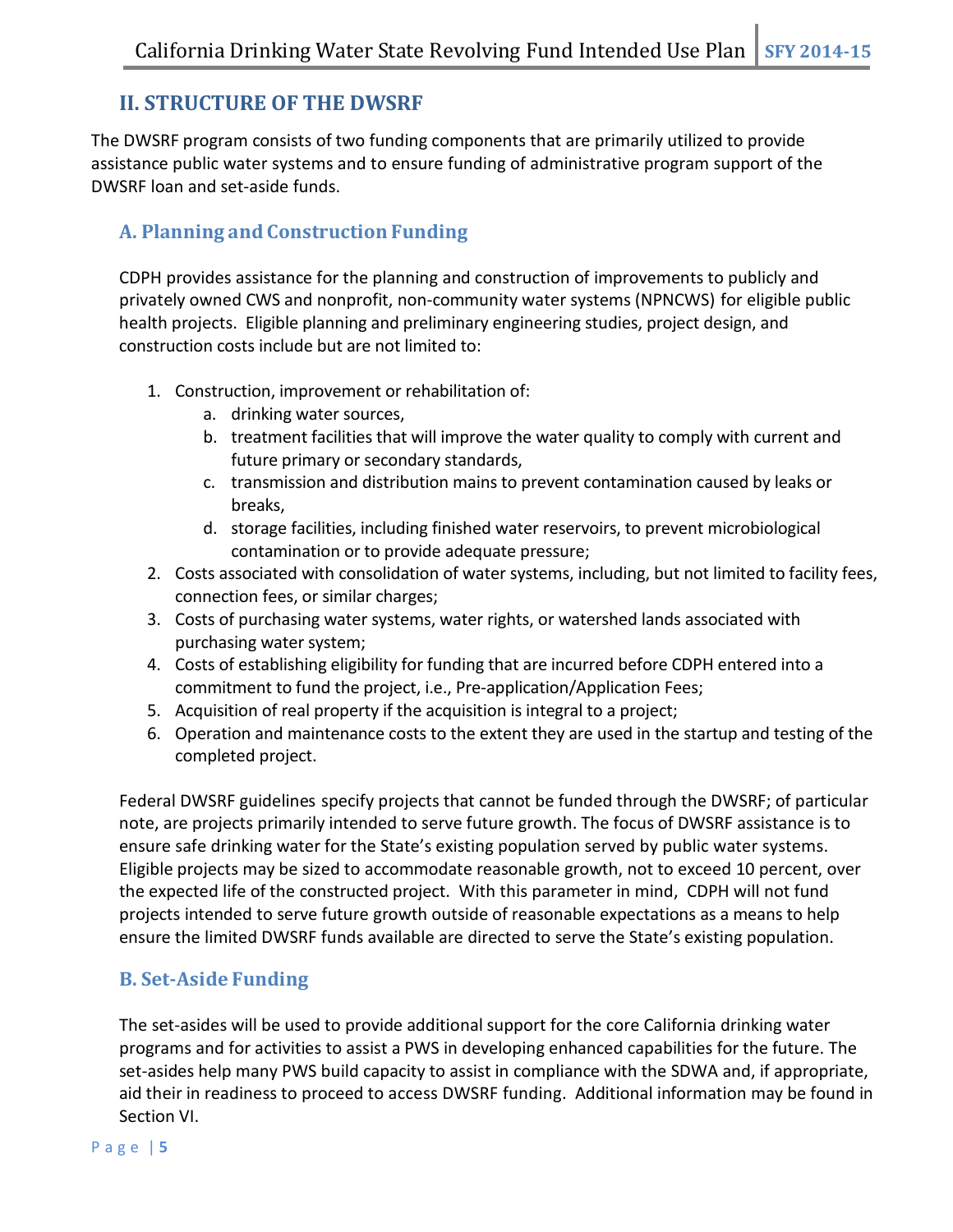- **Administration** to support the state operation and management of the DWSRF program, including provision of technical assistance to borrowers.
- **Water system Technical Managerial & Financial (TMF) capacity development**  to assists PWS in identifying and addressing their TMF capacity deficiencies through CDPH personnel activities and third party technical assistance providers.
- **Small water system (SWS) technical assistance**  to assist small PWS serving less than 10,000 people with the focus on PWS that serve less than 200 service connections, in establishing their eligibility for DWSRF funding or otherwise provide technical assistance in project development through CDPH personnel activities.
- **State program management** to support Public Water System Supervision (PWSS) related activities.
- **Local assistance and other state programs** to assist PWS achieve capacity development via Third-party Contracts.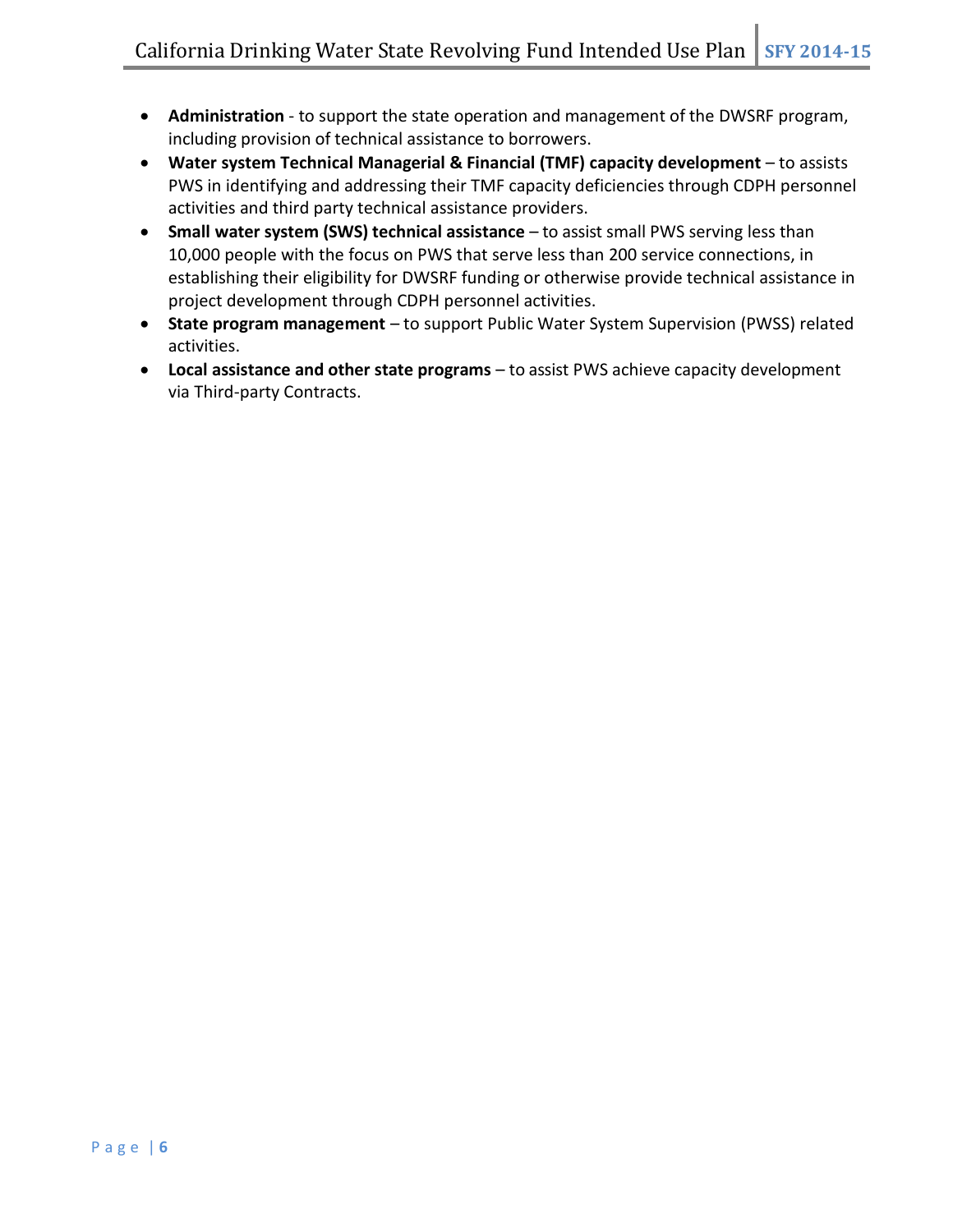# **III. DWSRF GOALS**

In establishing the national DWSRF program, Congress gave states the flexibility to design a program that can be tailored to meet the needs of local PWS. The short and long-term goals developed for the DWSRF are presented below. They provide a framework that will guide the decision-making in the State's DWSRF program.

## **A. Short-TermGoals**

- **1.** Immediately seek the award of the FFY 2014 Capitalization Grant (2014 Capitalization Grant). Upon award, commit loan funds from the 2014 Capitalization Grant by June 30, 2015 such that the federal funds can be utilized in an efficient and timely manner.
- **2.** Ensure that at least 20 percent but not more than 30 percent of the 2014 Capitalization Grant is provided to eligible recipients in the form of additional subsidy (i.e., forgiveness of loan principal.)
- **3.** Provide at least 15 percent (15%) of all DWSRF funds to PWS serving fewer than 10,000 people to the extent such projects are "ready to proceed" to funding.
- **4.** CDPH will begin updating the State's DWSRF operating agreement with USEPA to represent current California SDWSRF program operations. The update to the State's DWSRF operating agreement will include, at minimum, any changes to the State's SDWSRF policies and procedures, including changes in DWSRF State statutes and regulations, since the State's DWSRF operating agreement was last executed.
- **5.** Position the DWSRF program to facilitate drought relief through expedited funding efforts to help ensure eligible PWS, experiencing drought related drinking water emergencies or imminent threat of drought related drinking water emergencies, to achieve a permanent solution..
- **6.** Continue to ensure compliance with USEPA's Notice of Non-Compliance dated April 19, 2013. See Appendix B for USEPA's Notice, Appendix C for CDPH's original response and associated Corrective Action Plan (CAP) as well as CAP status updates.
- **7.** Continue to provide DWSRF funding to PWS when possible for the installation of new water meters in order to promote the DWSRF Green Project Reserve.
- **8.** Achieve a set-aside ULO of not less than 75 percent (75%) of cumulative total set-aside funds received by June 30, 2015.
- **9.** Disburse no less than \$621 million in DWSRF funding for the period beginning with July 1, 2012 through June 30, 2015.
- **10.** Develop a comprehensive, written policy and guidance document on DWSRF claims eligibility and incorporate anticipated guidance from USEPA by June 30, 2015.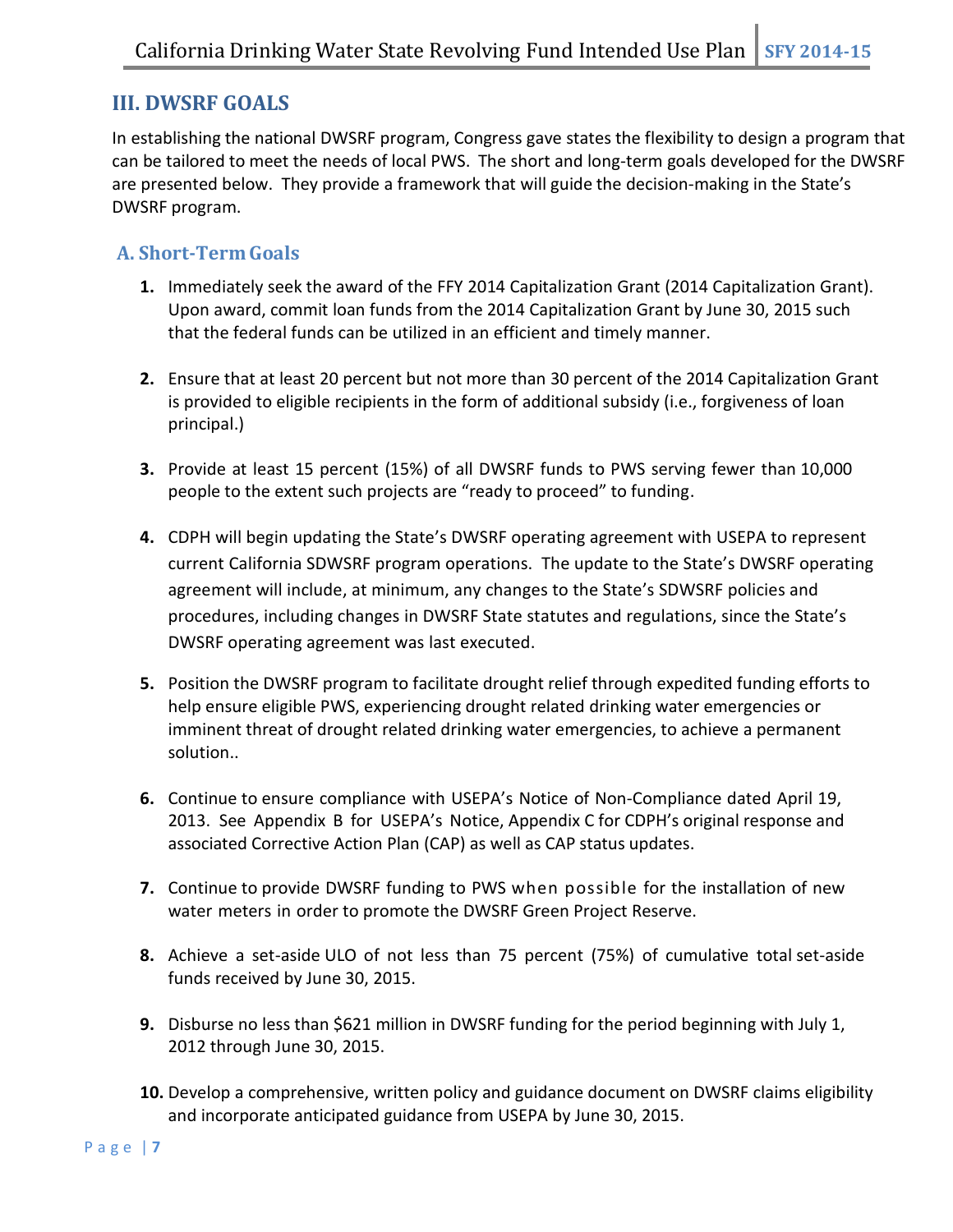- **11.** Continue to work closely with PWS in the early stages of their project development to identify problems and evaluate alternatives in an effort to create a funding pipeline of high-priority public health projects which are ready to proceed to make efficient and timely use of DWSRF funds.
- **12.** Continue to solicit input from stakeholders on further streamlining and expediting of the DWSRF project selection process.
- **13.** Reduce instances of noncompliance with drinking water standards and requirements by providing technical assistance to SWS that have significant SDWA violations.
- **14.** Continue to increase outreach activities to ensure PWS are aware of and understand DWSRF assistance options and the loan application process by participating in funding fairs to publicize the DWSRF program.
- **15.** Improve outreach and public education by conducting California Technical Assistance Providers (CalTAP) Fairs as well as participating in the California Financing Coordinating Committee.
- **16.** Continue to improve the new UPA to ensure the process is effective and user friendly.
- **17.** Continue to develop a new web-enabled Loans and Grants Tracking System (LGTS) database and prepare to fully implement database functionality.
- **18.** Continue to require PWS receiving assistance to complete TMF assessment and increase the number of PWS conducting TMF tune-ups.
- **19.** Continue to implement CDPH's Small Water System Program Plan to reduce the number of small CWS with maximum contaminant level (MCL) violations.

## **B. Long-TermGoals**

- **1. Address Significant Risks to Public Health:** CDPH uses the DWSRF funds for low interest loans and, in some cases, principal forgiveness (grants) to enable water systems to fund necessary infrastructure improvements. CDPH is targeting program resources and funds to address the most significant public health and compliance issues. CDPH will ensure sufficient coordination between the DWSRF and PWSS Programs.
- **2. Ensure SDWA Compliance:** CDPH funds improvements to PWS in an effort to eliminate public health threats and ensure compliance with federal and state drinking water statues and regulations including the SDWA. Through the set-asides, CDPH promotes the development of the TMF of all PWS (especially small CWS) to achieve or maintain compliance with state drinking water standards and federal SDWA requirements.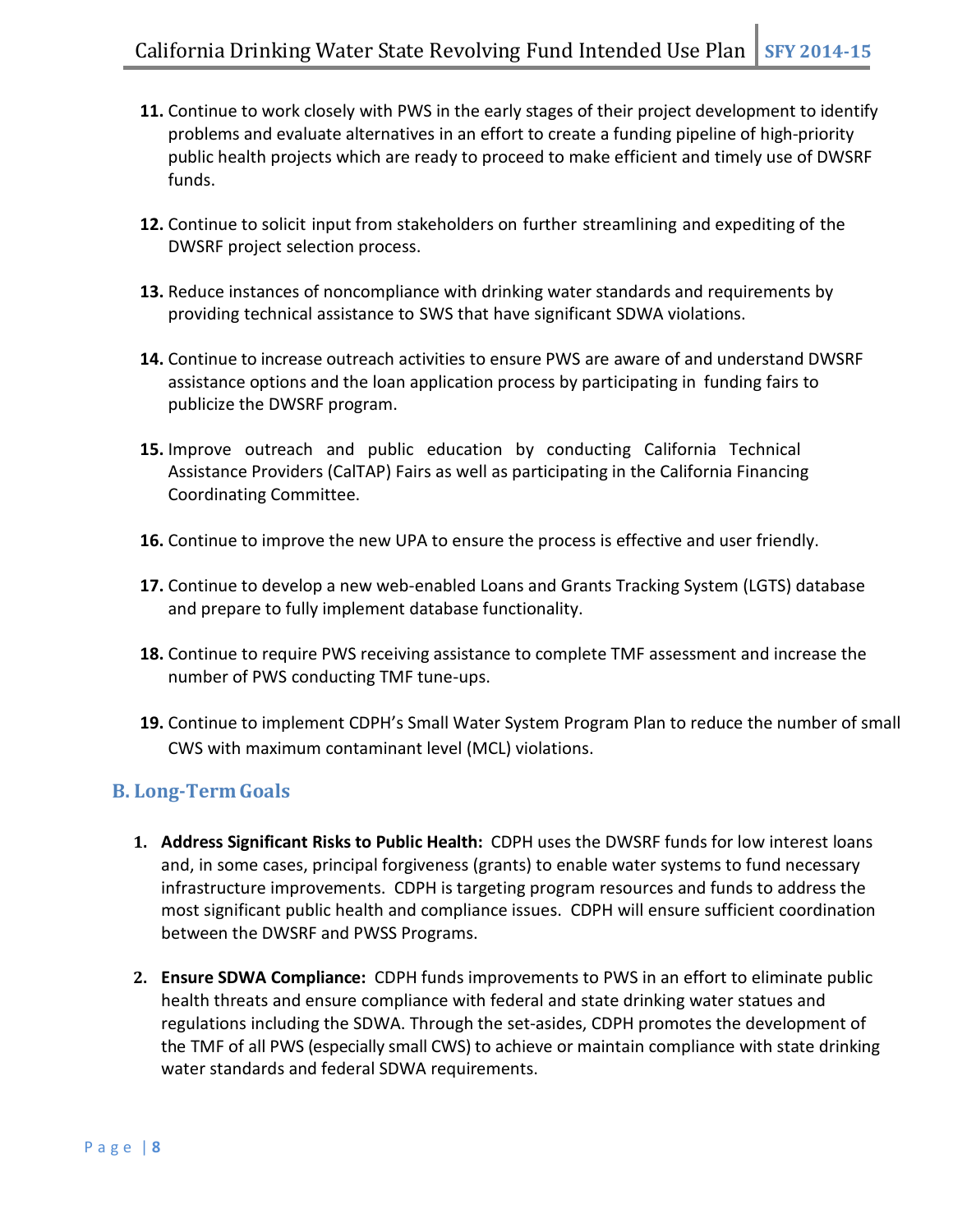- **3. Reduce Cost of Drinking Water**: DWSRF funding assists PWS minimize costs of supplying reliable, safe drinking water by providing affordable financing for the construction of technically sound drinking water infrastructure projects. CDPH encourages PWS to include energy efficiency and water conservation measures, including water meters, in conjunction with public health related projects. Water meters not only encourage the conservation of water, thereby producing savings related to costs of production, treatment, storage and pumping, but also allow systems to establish effective water rate structure as well as identify water loss occurring in distribution systems contributing to a loss in revenue.
- **4. Acknowledge and Address Household Affordability Constraints:** Strategically use the DWSRF subsidy provision and set-aside funds to maximize the DWSRF's impact on achieving affordable compliance. CDPH will regularly reevaluate the affordability criteria to ensure that PWS which are in the greatest need of assistance receive subsidy and technical assistance.
- **5. Ensure Program Outcomes:** CDPH continues to monitor and manage the DWSRF to ensure that the fund remains financially sound and self-sustaining over the long term as an ongoing source of funding to assist PWS in achieving and maintaining compliance with the SDWA. CDPH continues to assess the project priority process, focusing on ways to streamline and expedite project selection, including readiness to proceed and bypass procedures.

# **C. Public Health/Environmental Results Goals**

The State's DWSRF program supports the USEPA Strategic Plan Goal 2, sub-objective 2.1.1 – Water Safe to Drink: *Percentage of the population served by community water systems that receive drinking water that meets all applicable health-based drinking water standards through effective treatment and source water protection*. Specifically, California established and is managing the revolving loan fund to provide affordable financing and other types of assistance to water systems to finance the cost of infrastructure projects to achieve or maintain compliance with SDWA requirements. California's DWSRF activities support USEPA Program Reporting Measure SDW-4 Fund Utilization and SDW-5 DWSRF projects that have initiated operations. Details of State's DWSRF activities supporting the National USEPA Strategic Plan will be included in the DWSRF Annual Report as well as the Drinking Water National Information Management System (NIMS) and the Drinking Water Project Benefits Report (PBR).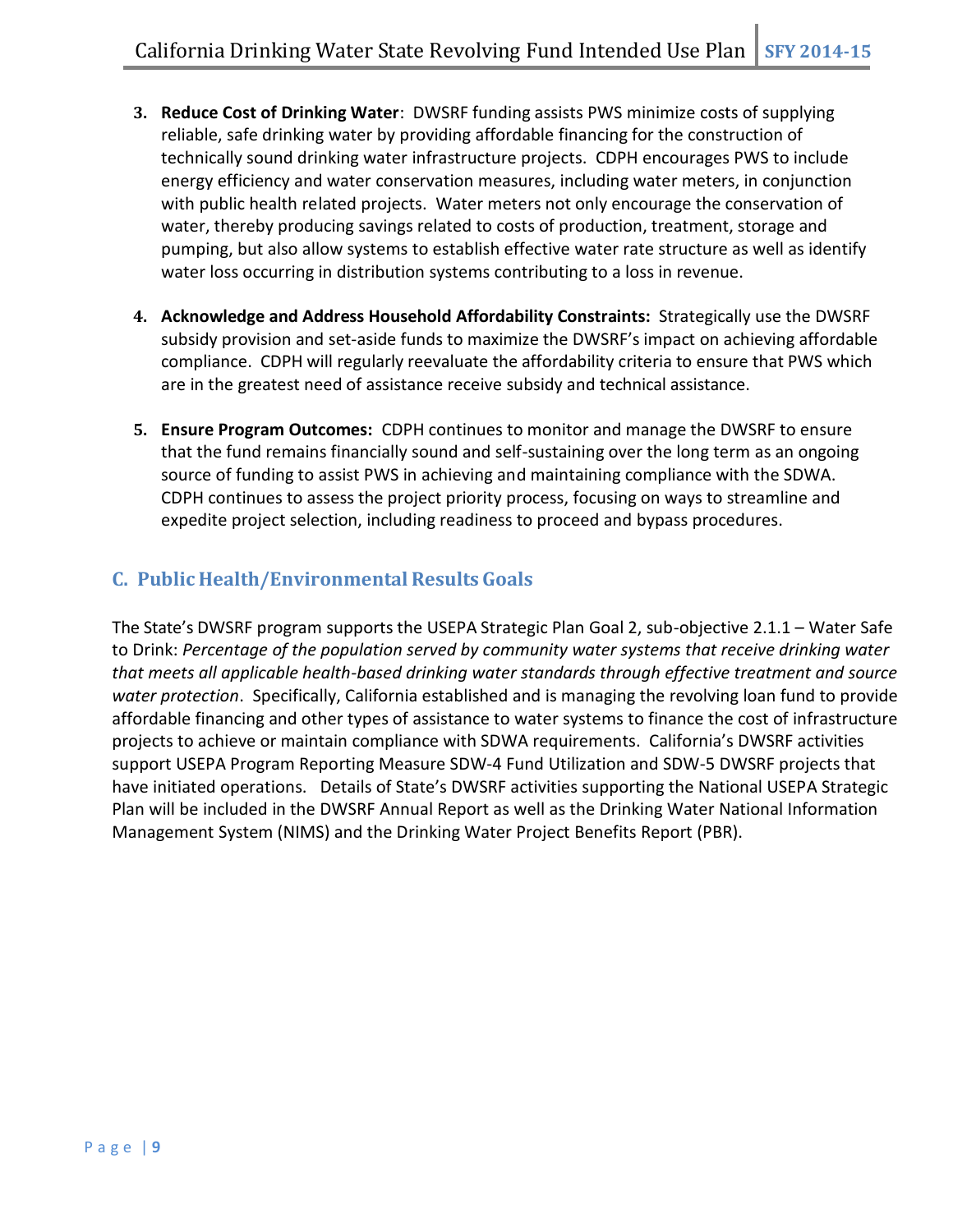# **IV. CRITERIA AND METHOD FOR DISTRIBUTION OF FUNDS**

# **A. Distribution of FundsAnalysis**

The SDWA provides each state with flexibility to determine how much of their grant should be used for infrastructure loans, disadvantaged assistance and set-aside activities. CDPH intends to use 22 percent (22%) of the FFY 2014 funds for set-aside activities. Many of the activities conducted under the set-asides enhance the TMF capacity of SWS as well as ensure the proper administration of the DWSRF program. CDPH is also committed to achieving certain set-aside ULO's as detailed in its Response to USEPA's Notice of Non-Compliance, dated July 12, 2013 (Appendix B).

The SDWA allows up to 30 percent of a federal capitalization grant to be used for "disadvantaged" community subsidies. Subsidies may be provided in the form of loan principal forgiveness, negative interest rate loans, or grants. As previously mentioned, the 2014 Capitalization Grant requires states to provide at least 20 percent (20%), but not more than 30 percent (30%), of the funds to be made available for additional subsidization. Subject to certain loan affordability criteria as detailed below, CDPH intends to provide at least 20 percent (20%) as subsidy to eligible PWS that serve "disadvantaged" and "severely disadvantaged" communities for projects that represent California's highest public health priorities and are "ready to proceed" to funding.

# **B.EstablishingProject Priority**

In accordance with federal requirements, all potential recipients must submit a pre-application to have their project included on the PPL (Appendix E) for DWSRF funding. CDPH will review, rank, and place the project in the appropriate ranking category based on the problem to be addressed. Both federal and state laws require that CDPH develop and utilize a project priority ranking system to determine the priority order of projects to be funded through the DWSRF. As the State's primacy agency, CDPH sets the funding assistance priorities for California, focused on mitigation of health risk and compliance with SDWA.

In establishing the PPL, CDPH ranks projects in the order of the degree of health risk associated with the problem that the proposed project is intended to solve. Projects solving the most serious health risks and SDWA compliance problems receive the highest ranking. In general, CDPH considers categories A through G to be high priority, categories H through K to be medium priority, and categories L through O to be low priority.

CDPH has been inviting all projects in the PPL's health-based categories (Categories A-G) for the last several years thereby eliminating the need to rely on prioritization within a category as factor when generating an invitation list. Therefore, beginning SFY 2014-2015, CDPH will rank projects based on the overall ranking category only, with the exception of projects in category H. All projects within all categories A through O, with the exception of category H will have the same priority in terms of being invited for funding consideration. CDPH anticipates that not all projects in category H may be invited, and has created a bonus point system to prioritize projects within category H to determine which projects will receive invitation. Details on the Project Priority Ranking Criteria are in Appendix D.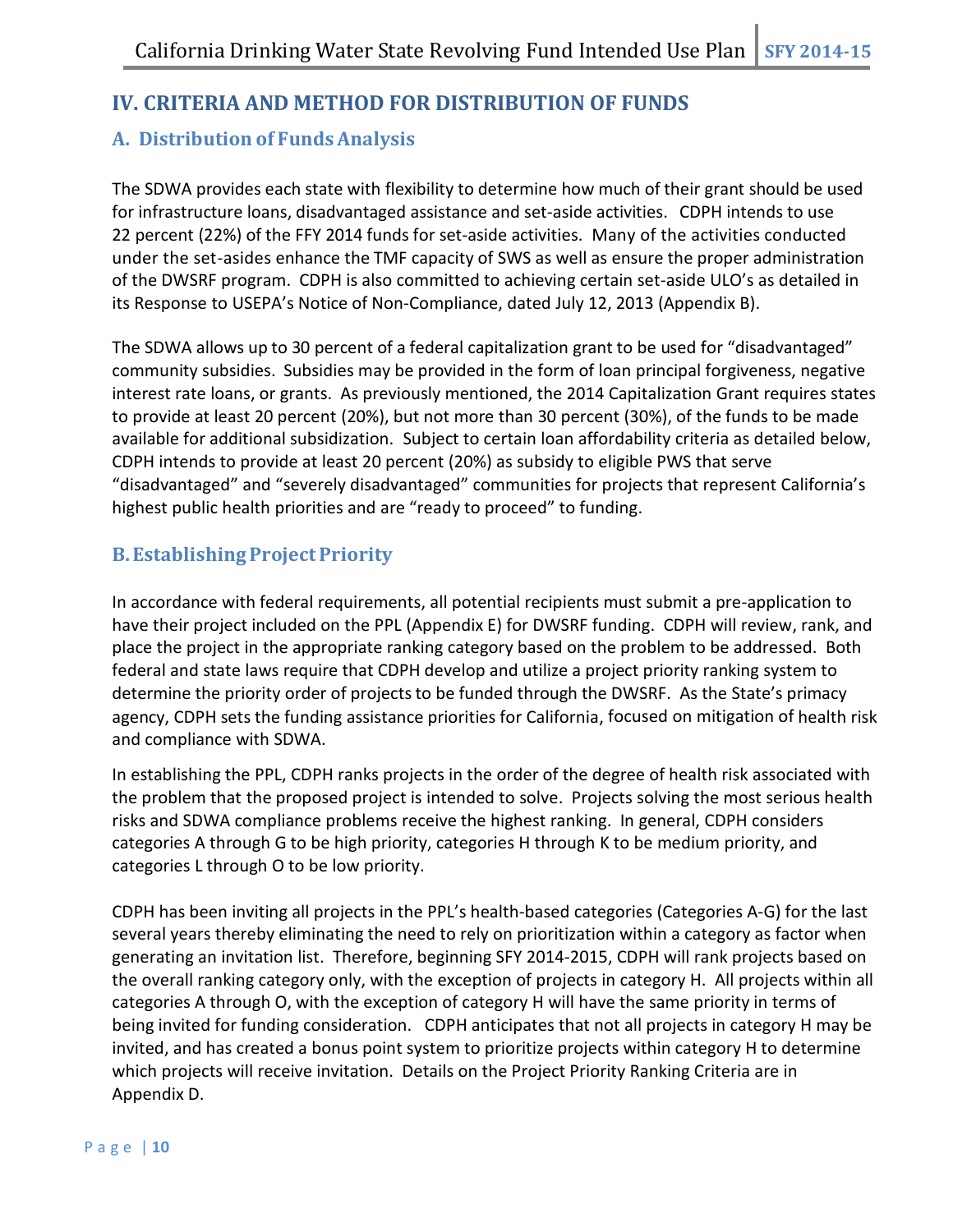CDPH may update the PPL to include projects which CDPH has deemed necessary to protect public health as a result of an emergency described in Section IV (J).

# **C. DWSRF Funding Process**

CDPH uses the UPA to solicit for projects to establish the PPL. In the past, the UPA was open once a year for a 60 day period. Beginning 2014, in order to make the program more accessible to assist projects that are ready-to-proceed, CDPH released the new and improved UPA which will allow DWSRF applicants to submit pre-applications on a continuous basis throughout the year. Periodically, CDPH reviews and ranks pre-applications and places them on the PPL for adoption following a public review period.

With the focus on solving health based problems, CDPH has always invited projects in Categories A through G to submit a full application twice a year. However, for the last two invitation cycles, CDPH also invited projects in Category H in effort to solicit sufficient funding requests for CDPH to meet its targeted commitment pace. The invitation packet includes a Statement of Intent (SOI), a Preliminary Financial Questionnaire, a Project Description Table, and a web-link to download and complete a DWSRF application for funding from the CDPH website at the following link: [\(http://www.cdph.ca.gov/services/funding/Pages/SRFApplication.aspx\)](http://www.cdph.ca.gov/services/funding/Pages/SRFApplication.aspx).

Invited PWS will be given the option to either submit a full application for DWSRF construction or planning funding. Once CDPH receives a full application, a completeness review is initiated followed by a detailed review of the application once it is deemed complete. The detailed review will be conducted by CDPH technical, environmental and financial staff to determine the applicant's eligibility for DWSRF funding. CDPH will also provide third-party technical assistance to those applicants who have difficulty in establishing their eligibility. If an applicant and their proposed project are deemed eligible for DWSRF funding, then CDPH will issue a funding agreement to the applicant for the respective planning or construction project. Upon completion of a planning project, CDPH immediately invites the DWSRF applicant to submit a DWSRF construction application to ensure their priority for construction funding.

CDPH will prioritize projects for funding based on complete full application submission date and CDPH's determination of grant/loan availability for the fiscal year.

# **D. Disadvantaged and Severely Disadvantaged Community Program**

California statutes and regulations provide for additional financial assistance to "disadvantaged" and "severely disadvantaged" communities if a PWS serving those communities cannot afford to repay the full amount of the loan needed to fund the proposed project. In California, "disadvantaged communities" are defined as those communities whose median household income (MHI) is less than 80 percent (80%) of the statewide MHI, while "severely disadvantaged communities" are defined as those communities whose MHI is less than 60 percent (60%) of the statewide MHI. As further detailed in the Financial Management Section (Section V), the interest rate for these communities is established at zero percent with the option for a 30-year loan repayment term (but not to exceed the useful life of the project) as allowed in the federal act.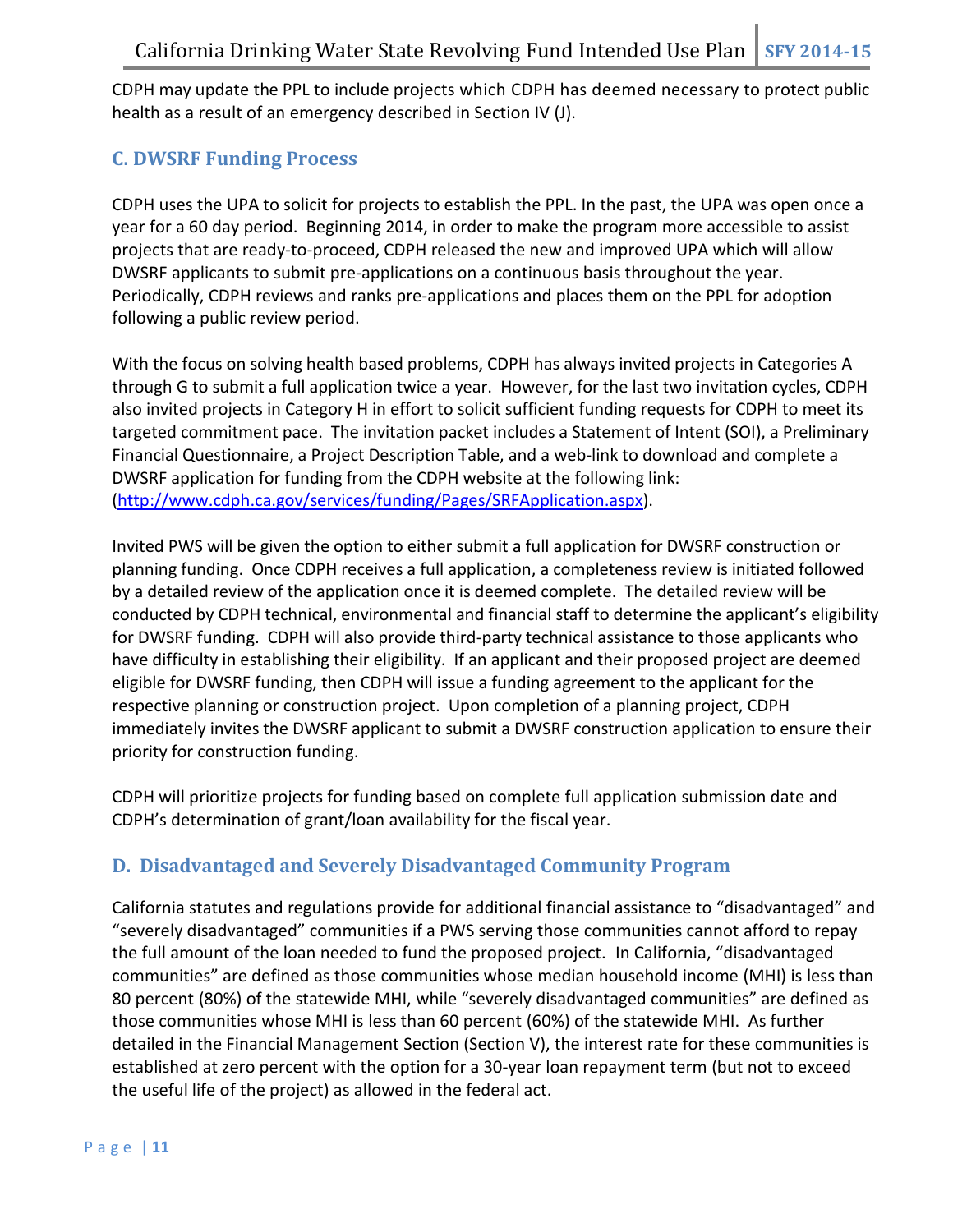Additionally, PWS that are owned by a public agency or a non-profit water system that serve "disadvantaged communities" may receive up to 80 percent (80%) loan subsidy in the form of loan principal forgiveness, subject to certain loan affordability criteria, TMF requirements, as well as project eligibility and ranking. Moreover, CWS that are owned a by a public agency or a non-profit water system and serve a "severely disadvantaged" community with a population less than 10,000 people are eligible to receive 100 percent (100%) loan subsidy in the form of loan principal forgiveness, subject to certain water rate study, TMF, and project eligibility requirements.

### **E. Small SystemFunding**

CDPH currently dedicates a majority of its staff resources to assisting SWS in applying, qualifying and receiving DWSRF funding. As of June 30, 2014, approximately 70 percent (70%) of all funding agreements were directed to SWS. To the extent CDPH has SWS planning and construction projects that are "ready to proceed" to DWSRF funding, CDPH will provide no less than 15 percent (15%) of all available DWSRF funding to eligible PWS that serve less than 10,000 people. CDPH closely monitors projects in the pipeline and takes necessary steps to ensure that sufficient SWS projects are identified as "ready to proceed" to meet the 15 percent goal. CDPH also increases outreach activities to large and SWS, promotes and facilitates consolidation of SWS and focuses on providing technical assistance to help SWS achieve TMF capacity.

Moreover, CDPH has implemented a SWS plan of assisting and returning a specific group of SWS to compliance, as it relates to safe drinking water standards. Specifically, CDPH has created a list currently of 183 small CWS with fewer than 1,000 service connections that have violated at least one health-based drinking water standard. CDPH has developed an implementation plan that would raise the compliance rate for SWS in the state to match the compliance rate for large water systems. Some of the challenges facing these systems are that they serve people living in rural disadvantaged communities, the water rates they charge are not sufficient for their operation and maintenance costs or for their infrastructure replacement, and the compliance standards have grown increasingly more stringent and complex.

CDPH continues to work on multiple fronts to coordinate staff and resources with the CDPH headquarters office, district offices, and local health departments as well as CDPH's third-party contractors to target and address the needs of these systems. As part of this Implementation Plan, CDPH will continue to allocate resources to ensure that the targeted water systems are provided assistance to establish appropriate water rate structures and that these systems are brought up to a level of TMF capacity that will enable them to sustain compliance into the future.

CDPH, and the 31 LPAs, uses its enforcement authority to compel water systems to come into compliance. PWS that make no progress towards correcting deficiencies, such as applying for funds, are subject to citations, fines, or other penalties. This is not the preferred approach to achieve compliance, but is necessary in certain circumstances. USEPA is also compelling CDPH to take more rigorous enforcement actions.

To date, CDPH has helped 22 systems return to compliance, while another 85 PWS have received either planning or construction funding. CDPH has issued about \$100 million in funding to systems on this list. The SWS website includes detailed information such as the implementation plan,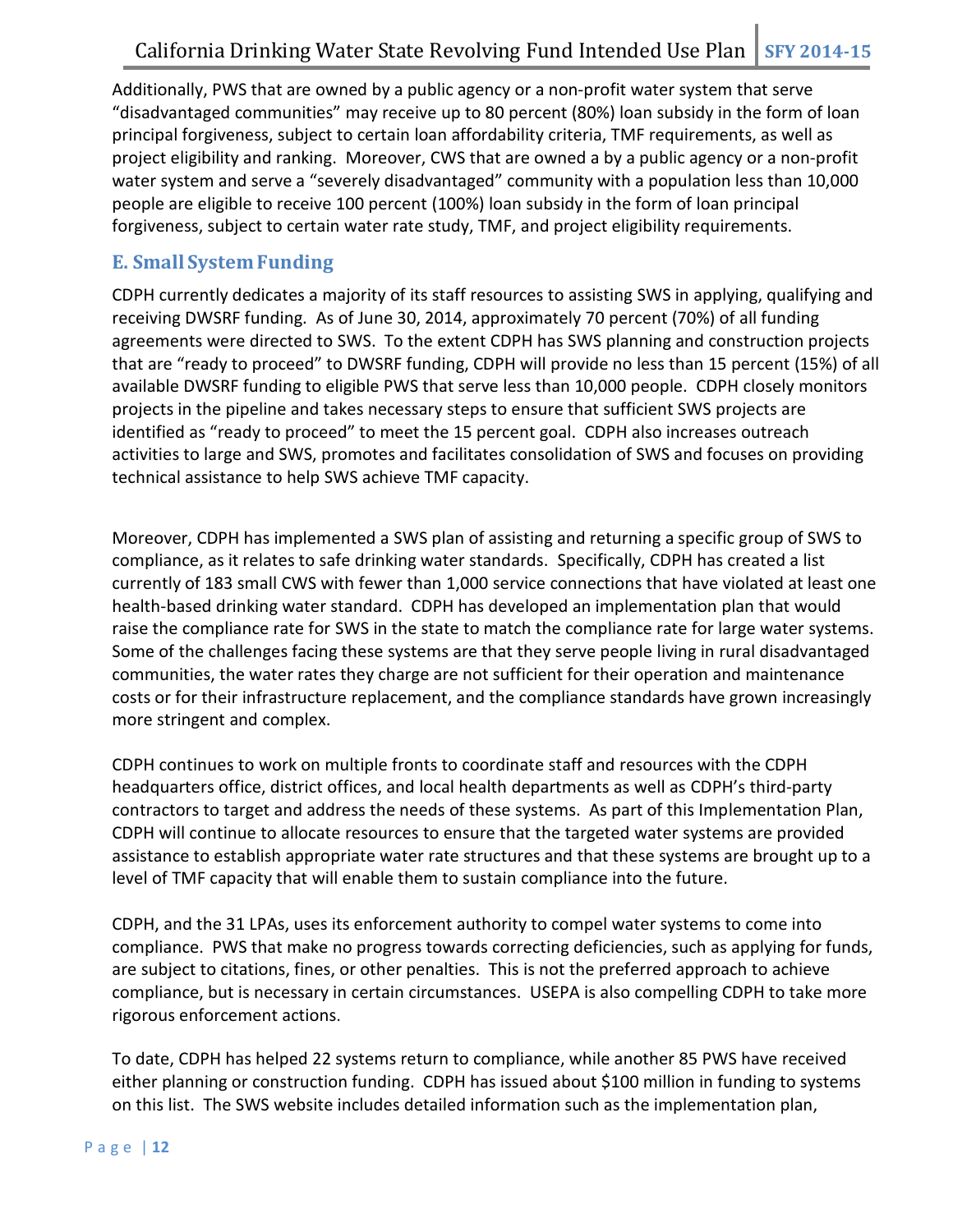monthly status updates, a 2013 annual update, and useful tools and training for the water systems.

### **F. CapacityAssessment**

The SDWA requires that a PWS applying for a DWSRF loan demonstrate that it has the TMF capacity to ensure compliance. If a system does not have adequate capacity, assistance may only be provided if it will help the PWS achieve adequate TMF capacity. The goal of this requirement is to ensure that DWSRF funding is not used to create or support non-viable systems. As a result, CDPH conducts TMF capacity assessments of all DWSRF applicants to ensure such compliance.

#### **Technical Capacity**

To demonstrate technical capacity, PWS must show that their drinking water sources are adequate, that the PWS source, treatment, distribution and storage infrastructure are adequate, and that personnel have the technical knowledge to efficiently operate and maintain the system. As part of reviewing a funding application, CDPH reviews the engineering reports, plans and specifications (if construction), and the PWS' records to assure that the system is being properly operated and maintained.

#### **Financial Capacity**

To demonstrate financial capacity, the PWS must show that the system has sufficient revenues to cover necessary operation and maintenance costs and demonstrate credit worthiness with adequate fiscal controls. The PWS must also demonstrate financial planning for future capital improvements, and if necessary, any water rate studies to demonstrate overall financial capacity. To ensure compliance, CDPH reviews the PWS' project budget, audited annual financial reports, and other financial information to ensure the PWS has adequate financial capacity to operate and maintain its system, including the proposed project.

#### **Managerial Capacity**

To demonstrate managerial capacity, the PWS must have personnel with expertise to manage the entire water system operation. CDPH reviews the PWS' managerial capacity to assure that management is (1) involved in the day-to-day supervision of the water system, (2) responsive to all required regulations, (3) available to respond to emergencies, and (4) capable of identifying and addressing all necessary capital improvements and assuring financial viability. CDPH will also review records to ensure that the PWS is staffed with a qualified water operator in accordance with the state's operator certification program.

### **G. Consolidation Incentive Program:**

Last SFY (2013-2014) and continuing into SFY 2014-2015, CDPH will continue to implement its new consolidation incentive program in its continuing effort to promote consolidation as a cost-effective solution to address public health concerns caused by PWS that do not meet safe drinking water standards. The consolidation incentive program utilizes its PPL ranking criteria as a means of providing an incentive to encourage a PWS to agree to consolidate with one or more PWS with higher ranked project(s) (more serious health concern.) A PWS with a project ranked in a lower PPL category (less serious health concern) that agrees to consolidate a PWS with a higher ranked project could be re-ranked into the same PPL category as the PWS with the higher ranked problem. The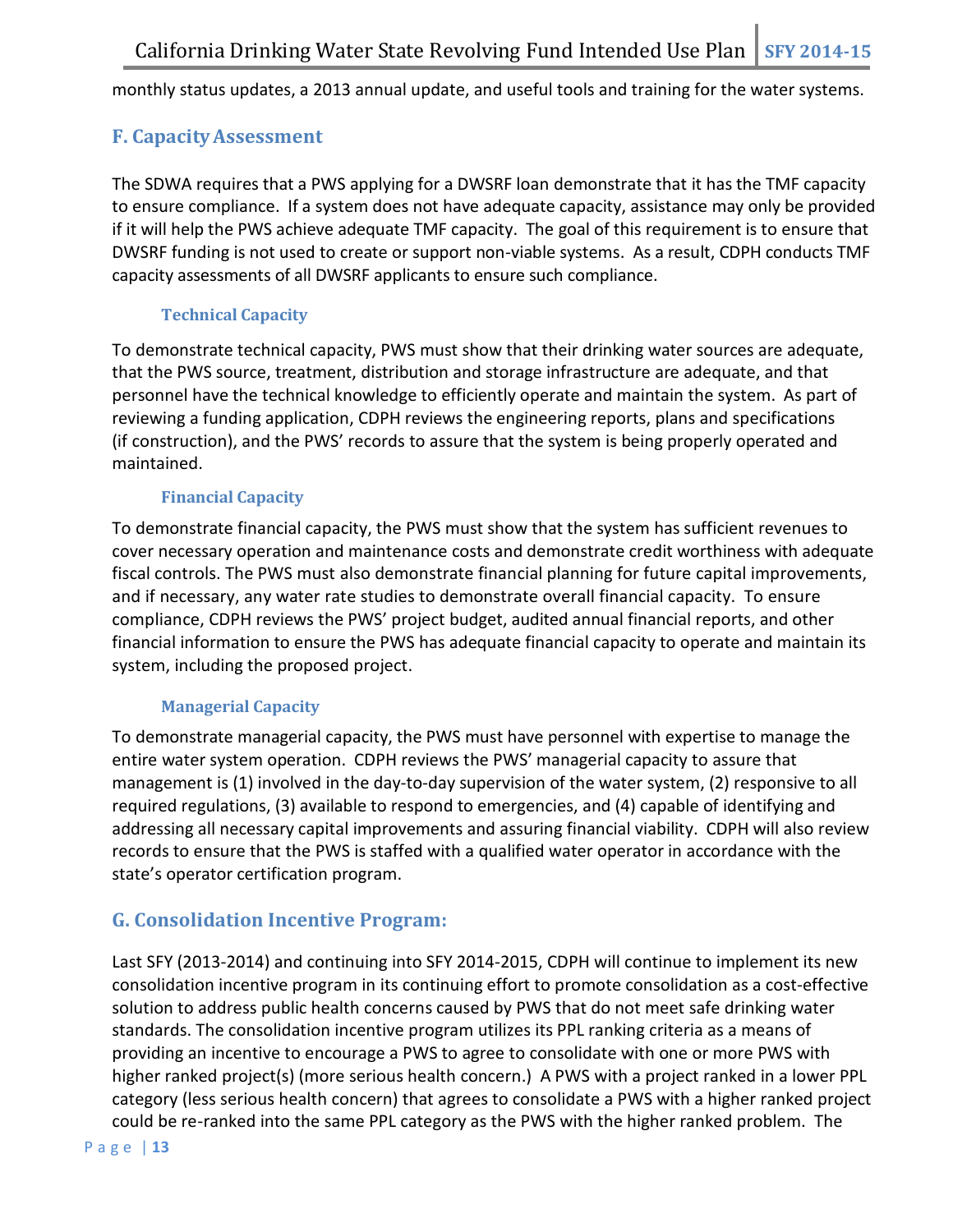higher ranking would offer the restructured PWS two major incentives: 1) its incentive project would likely be in a fundable category and invited to submit a full application, and 2) its project would be evaluated for grant funding based on the higher PPL category.

In order to take advantage of these incentives, a PWS would need to demonstrate agreement between/among consolidating entities and would need to agree to submit a DWSRF application when invited by CDPH. Additionally, the PWS incentive project will only be found eligible if, at minimum, consolidation proves to be the most cost-effective solution for the proposed consolidated system and that such consolidation will occur as part of a DWSRF funded project. This requirement is intended to assure that the consolidation project proceeds expeditiously to solve the most serious health-based problems on the PPL.

Since implementing the consolidation incentive program, CDPH has received seven (7) requests from PWS that desire to take advantage of the opportunity by consolidating nearby non-compliant systems. CDPH has approved all seven requests for re-ranking and extended invitation to apply for DWSRF funding. More detailed information on the consolidation incentive program can be found at the following website: [http://www.cdph.ca.gov/services/funding/Pages/ConsolidationIncentive.aspx.](http://www.cdph.ca.gov/services/funding/Pages/ConsolidationIncentive.aspx)

# **H. Establishing Fundable and Comprehensive Lists**

In accordance with federal regulations, CDPH has developed a 2014-2015 Fundable List (Appendix F) and a Comprehensive List (Appendix G). The 2014-2015 Fundable List consists of both planning and construction projects that total approximately total \$115 million in funding. The total amount of available funding was derived using a cash flow model in accordance with the CDPH's Corrective Action Plan (CAP) with USEPA, and represents the maximization of all available DWSRF funding for both project loans and grants.

The projects on the 2014-2015 Fundable List are those, planning and construction, projects that CDPH believes will be "ready to proceed" to a funding agreement by June 30, 2015. The 2014-2015 Comprehensive List consists of those projects that CDPH believes will be "ready to proceed" to receive a funding agreement sometime in the future and may be incorporated into the Fundable List if (1) they prove to be "ready to proceed" to a funding agreement by June 30, 2015, and (2) can replace an existing project on the 2014-2015 Fundable List that may prove "not ready to proceed" to a funding agreement by June 30, 2015. Due to federal deadlines relating to the obligation of DWSRF funds, including those deadlines detailed in the CAP, projects on the 2014-2015 Fundable List that ultimately prove "not ready to proceed" to a funding agreement in SFY 2014-2015 will be considered again for funding during SFY 2015-2016.

## **I. Active/Inactive, Bypass and Readiness to Proceed**

### **Active/Inactive PPL**

In an effort to operate an efficient program and to minimize the costs associated with the mailing of the invitation packet, CDPH continuously works to streamline its funding process. During the last SFY (2013-2014), CDPH revised the responses to the SOI to include options to place the project on the Inactive PPL if the applicant is not ready to submit a full application. Typical reasons to cause a project to be placed on the Inactive PPL: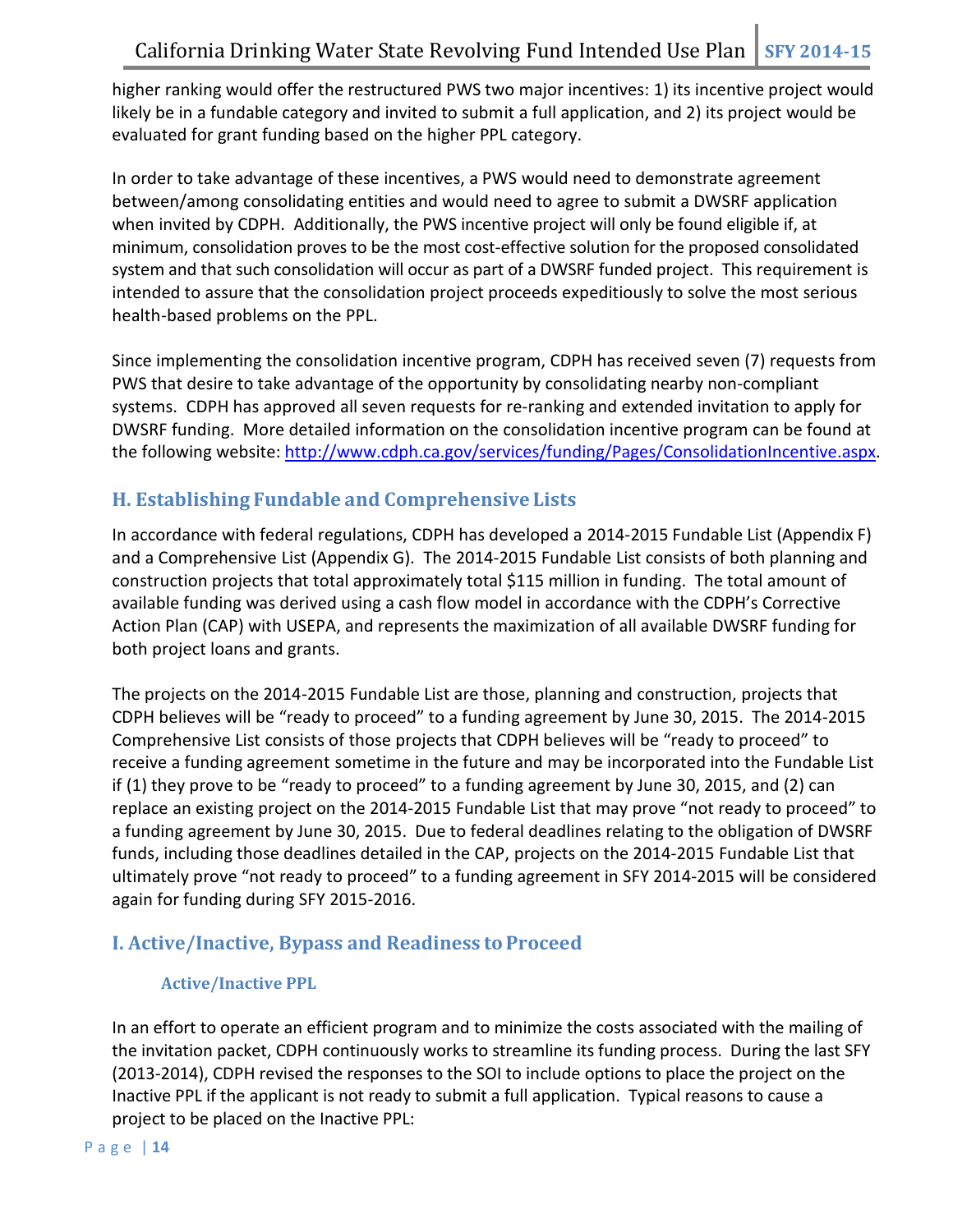- The applicant responds in the SOI that they do not intend to submit an application and requests the project to be placed on the Inactive PPL.
- The applicant responds in the SOI that they have already submitted a full application to another State funding program and request the project to be placed on the Inactive PPL.
- The applicant fails to respond to the SOI by the deadline for two consecutive invitation cycles.

The projects that are on the Inactive PPL will be reactivated upon applicant's request and CDPH will invite them to submit a full application during the next invitation cycle.

#### **Bypass and Readiness to Proceed**

In order to fund eligible ready to proceed projects in the funding pipeline, it is sometimes necessary for CDPH to bypass an application for a project that is "not ready to proceed" to a funding agreement or does not meet all eligibility requirements to receive a funding agreement. The bypass process is essential for CDPH to meet its funding obligation deadlines with USEPA and ensure the timely and expeditious use of DWSRF funding. CDPH will notify applicants when their projects are, or will be, formally bypassed. Any project that is bypassed may return to the 2014-2015 Comprehensive List; will retain its position on the current PPL and may be eligible for the next funding cycle. Typical reasons for bypassing a project include the following:

- The applicant submits an incomplete application and fails to provide additional documents by an established deadline.
- The applicant submits an application but subsequently decides not to pursue funding in the current funding year.
- The PWS is in "significant noncompliance" and the project is not designed to bring the system into compliance with the SDWA.
- The PWS does not meet the TMF capacity requirements. ( CDPH will allow reasonable time for compliance and consider efforts to meet requirements.)

Projects bypassed may be funded at a later date when the project is ready to proceed to a funding agreement. Should a project on the fundable list decline the loan, the next ranked project from the comprehensive list will be offered access to all or a portion of these funds.

# **J.Emergency Process**

If CDPH determines the project identified in the pre-application as an "emergency" project which will solve the problem caused by an emergency event, the "emergency" project will be ranked in the appropriate category and immediately placed on the comprehensive DWSRF PPL.

An emergency event is limited to a sudden or unexpected event which has occurred, is occurring or is an imminent threat, requiring immediate action to avoid or mitigate serious health effects to persons served by the PWS due to its inability to provide an adequate supply of safe drinking water to its service area. Events constituting an emergency include, but are not limited to, disruption or contamination of drinking water supplies caused by events such as fire, flood, earthquake, drought or other natural disasters.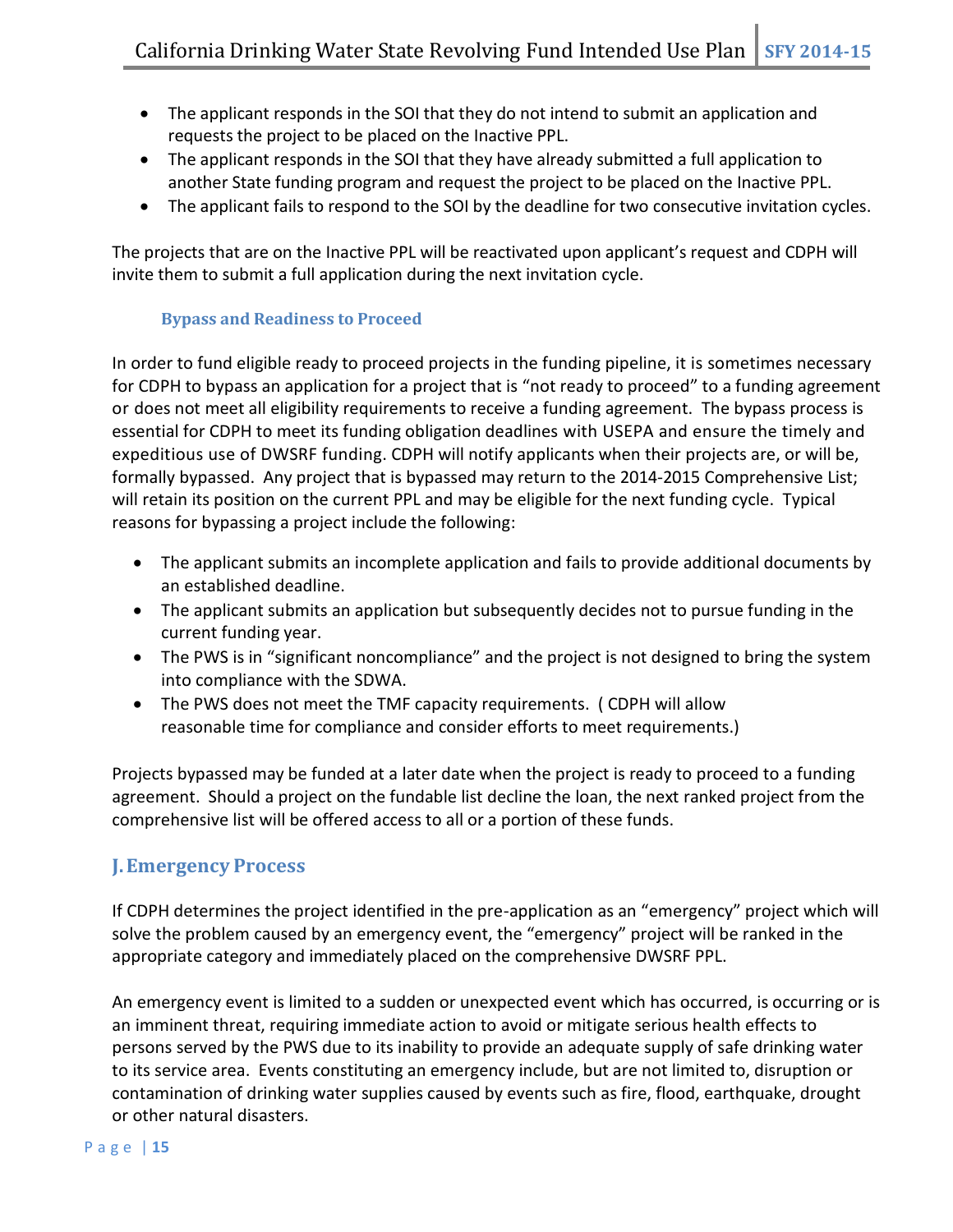Invitation to submit a full application will be automatically extended for DWSRF funding for a cost effective permanent long-term solution. " Emergency" projects will be subject to all applicable DWSRF requirements including environmental review. "Emergency" project applications will be processed as they are received for funding consideration.

Drought-related emergency projects, with sufficient documentation justifying a threatened emergency as defined in the PWSDER funding guidelines will be ranked in Category E for the duration of the emergency event. For SFYs 2014-2015 and SFY 2015-2016, in response to state's requirements to assist PWS that are experiencing a drought related emergency or threatened emergency, to the extent possible, CDPH may apply banked cross-cutters to satisfy the environmental cross-cutters if there is sufficient supporting evidence that there will be no federally listed or threatened endangered species and no historic properties will be affected.

## **K. Application of Federal Cross-Cutters**

Projects supported with funds directly made available by USEPA capitalization grants (i.e., projects funded in amounts equaling the grant), known as "equivalency projects," must fulfill the social and environmental federal cross-cutting requirements (40C.F.R. § 35.3145). State regulations direct CDPH to establish the threshold for projects subject to federal cross-cutting requirements in each IUP. This process enables CDPH to periodically set the size of water systems and the cost of projects that will require federal cross-cutting review. Pursuant to this IUP, federal cross-cutting requirements will apply to all PWS projects that serve 1,000 service connections or more and to all construction projects with a DWSRF requested amount of \$1,250,000 or greater. In limited instances, CDPH will utilize banked cross-cutters for projects that exceed the aforementioned thresholds with preference given to "disadvantaged" PWS and those projects necessary for CDPH to satisfy its obligational deadlines. The CDPH, Environmental Review Unit may recommend the use of banked cross-cutters based on the evaluation of projects' environmental documents.

As part of the environmental cross-cutters, all applicants applying for construction funding are required to complete a *SDWSRF Federal Cross-cutting Environmental Regulations Applicability Evaluation Checklist (Checklist) For Federally Designated Agency Coordination* or *SDWSRF Worksheet for CEQA/NEPA Determination (Worksheet)*. ERU will review the Checklist or Worksheet for any construction activities that may require consultation with a federal agency. As a federally designated state agency, CDPH will initiate consultation with the appropriate federal agency. CDPH also maintains technical staff providing coordination of social cross-cutters such as environmental justice, equal employment opportunity, and promoting the use of Disadvantaged Business Enterprise programs. All projects and activities funded with DWSRF funds are subject to federal anti-discrimination laws. CDPH includes standard provisions concerning these cross-cutting laws in all funding agreements and service contracts.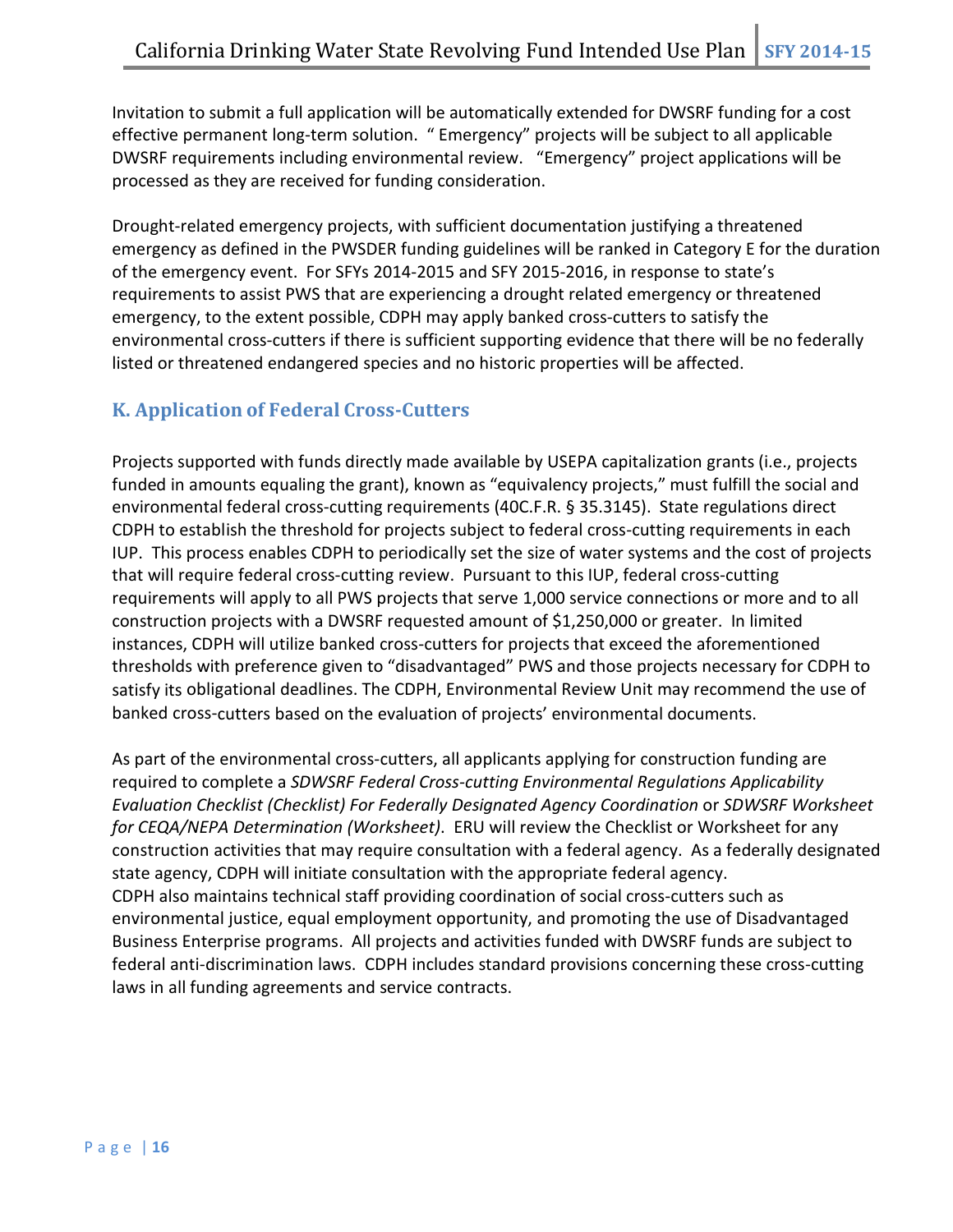# **V. FINANCIAL MANAGEMENT**

# **A. Sources andUses of Funds**

## **Federal Capitalization Grants**

Including the 2014 Federal Capitalization Grant, CDPH will have received approximately \$1.63 billion in federal capitalization grant funding for both project loans and set-aside activities since the inception of the DWSRF program. See Table 2 below for the sources and uses of DWSRF funds, including CDPH's receipt of federal capitalization grants.

Additionally, USEPA provides for a payment schedule of the 2014 Capitalization Grant. Based upon CDPH's cash flow modeling and projected disbursements for SFY 2014-2015, CDPH has requested the following federal payment schedule from USEPA for the 2014 Capitalization Grant, as detailed in Table 1 below.

| <b>FFY</b> | <b>DATE</b> | <b>AMOUNT</b> | <b>DESCRIPTION</b> | <b>SITE CODE</b> |
|------------|-------------|---------------|--------------------|------------------|
| 14         | Award Date  | \$3,328,840   | 4% Admin           | DD               |
| 14         | Award Date  | \$1,664,420   | 2% SWSTA           | DE               |
| 14         | Award Date  | \$8,322,100   | 10% SPM            | DF               |
| 14         | Award Date  | \$4,993,260   | 15% Local Asst.    | DG               |
| 14         | Award Date  | \$64,912,380  | Loan Fund          | DA               |

## **TABLE 1: 2014 CapitalizationGrant Payment Schedule**

Based upon a "Loan Fund" amount of \$64,912,380 for the 2014 Capitalization Grant as well as the associated State Match of \$16,644,200, the disbursement proportionality for the 2014 Capitalization Grant is 79.59%/20.41% (Federal/State). In accordance with recommended USEPA policy, CDPH will disburse the 2014 state match prior to disbursing any funds allocated for project loans from the 2014 Federal Capitalization Grant.

### **State Match Source**

The SDWA requires states to provide a 20 percent (20%) match to the capitalization grants received from the federal government (State Match). For the 2014 Capitalization Grant, CDPH intends to secure its State Match through a short-term loan with California Infrastructure and Economic Development Bank (iBank). As of June 30, 2014, CDPH will have approximately \$64.7 million in interest returns on existing project loans and intends to secure its State Match with such interest returns. CDPH will also provide evidence to USEPA Region 9 that the 2014 State Match has been deposited into the DWSRF loan fund prior to the award date of the 2014 Federal Capitalization Grant.

### **Loan and Interest Repayment Sources**

As of June 30, 2014 CDPH will have received approximately \$328 million in loan and interest repayments since the inception of the DWSRF program. For SFY 2014-2015, CDPH anticipates receipt of approximately \$57.8 million in loan repayments and interest returns. Both the loan principal returns and interest earned have and will continue to be committed to eligible DWSRF projects. The interest earned on SDWSRF loans will continue to serve as a source of repayment and collateral for the securing of future state match.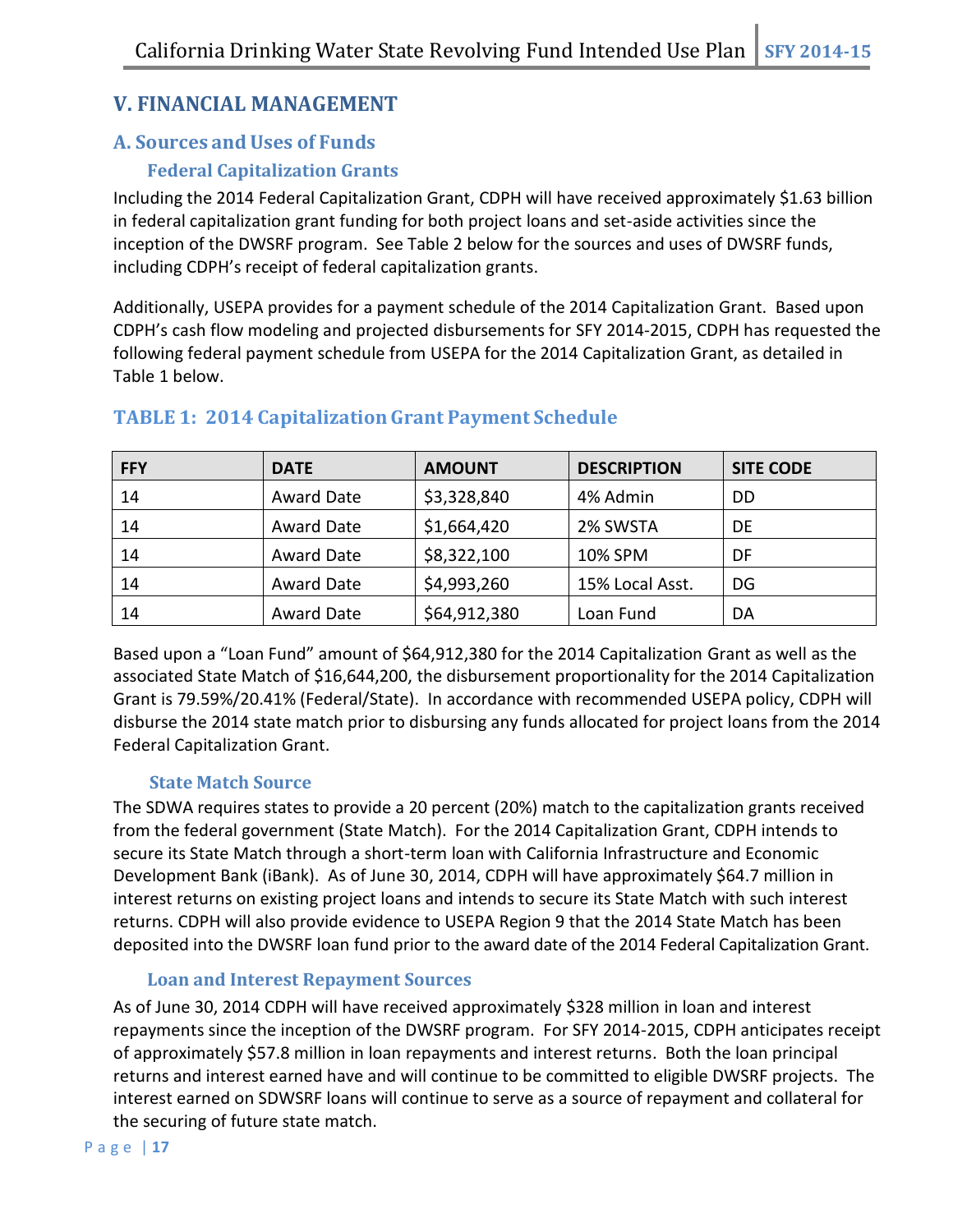#### **Use of All Funds Available**

Including estimates for the remainder of the 2013-2014 SFY, CDPH is expected to have executed over 350 loans for a combined total of approximately \$2.1 billion since the inception of the DWSRF program. The total amount of funds received by the DWSRF for SFY 2014-2015, including the FFY 2014 grant, repayments, and interest earnings, and the intended allocation to each activity is presented in Table 2 below. As a result of available DWSRF funding, as further derived by the cash flow model, CDPH is targeting approximately \$115 million in funding commitments for the period from July 1, 2014 through June 30, 2015. CDPH has also received approximately \$175 million in setaside funds since the inception of the program for the administration of the DWSRF program and to assist small water systems achieve TMF capacity. The details of set-aside of funding are also described in Table 2 below.

In order for CDPH to achieve its multiple funding objectives, including (1) the funding of projects that address California's public health priorities; (2) the timely and expeditious use of DWSRF funds; (3) additional subsidy assistance to PWS that serve "disadvantaged" and "severely disadvantaged" communities; and (4) minimum funding assistance to SWS, CDPH will strive to assist PWS in becoming "ready to proceed" to a funding agreement.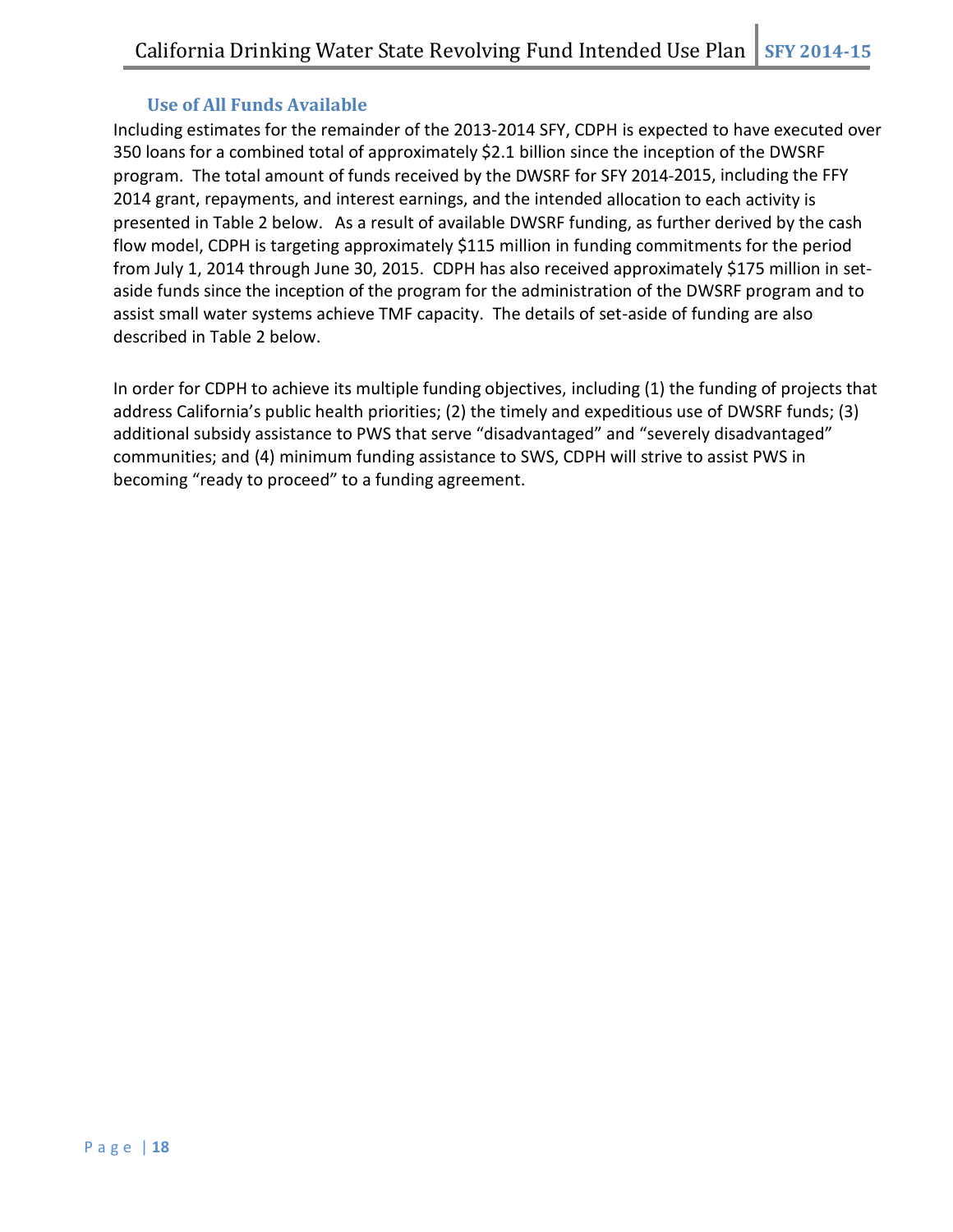# **TABLE 2: Sources and Uses of All DWSRF Funds**

|                |                                                                        | <b>Cumulative Total</b><br>through 6.30.2014** | $7.1.14 - 6.30.15*$<br>(This IUP) | <b>Cumulative</b><br><b>Total through</b><br>6.30.2015* |
|----------------|------------------------------------------------------------------------|------------------------------------------------|-----------------------------------|---------------------------------------------------------|
| <b>SOURCES</b> |                                                                        |                                                |                                   |                                                         |
|                | Federal Capitalization Grants (Loans + Set-<br>Asides, including ARRA) | \$1,548,253,032                                | \$83,221,000                      | \$1,631,474,032                                         |
|                | <b>State Match</b>                                                     |                                                |                                   |                                                         |
|                | 20% Capitalization Grant                                               | \$276,891,162                                  | \$16,644,200                      | \$293,535,362                                           |
|                | SPM Set-aside 1:1                                                      | \$68,731,792                                   | \$8,322,100                       | \$77,053,892                                            |
|                |                                                                        |                                                |                                   |                                                         |
|                | <b>Principal Repayments</b>                                            | \$228,788,442                                  | \$44,747,383                      | \$273,535,825                                           |
|                | <b>Interest Repayments</b>                                             | \$99,696,715                                   | \$13,067,631                      | \$112,764,346                                           |
|                | <b>Investment Earnings</b>                                             | \$13,600,597                                   | \$580,000                         | \$14,180,597                                            |
|                |                                                                        |                                                |                                   |                                                         |
|                | <b>Sources Total</b>                                                   | \$2,057,673,526                                | \$166,582,314                     | \$2,224,255,840                                         |
|                |                                                                        |                                                |                                   |                                                         |
| <b>USES</b>    |                                                                        |                                                |                                   |                                                         |
|                | Loans                                                                  |                                                |                                   |                                                         |
|                | Loans to Large Systems (>10,000 population)                            | \$1,712,786,127                                | \$98,984,680                      | \$1,811,770,807                                         |
|                | Loans to Small Systems (<10,000 population)                            | \$225,677,092                                  | \$36,142,527                      | \$261,819,619                                           |
|                |                                                                        |                                                |                                   |                                                         |
|                | <b>Additional Subsidy</b>                                              | \$240,538,515                                  |                                   |                                                         |
|                |                                                                        |                                                |                                   |                                                         |
|                | <b>Set-Aide Funding</b>                                                |                                                |                                   |                                                         |
|                | Administration                                                         | \$59,653,945                                   | \$3,328,840                       | \$62,982,785                                            |
|                | Small Water System Technical Assistance                                | \$29,009,322                                   | \$1,664,420                       | \$30,673,742                                            |
|                | <b>State Program Management</b>                                        |                                                |                                   |                                                         |
|                | Capacity Development                                                   | \$28,354,547                                   | \$0                               | \$28,354,547                                            |
|                | <b>PWSS Program</b>                                                    | \$37,816,685                                   | \$8,322,100                       | \$46,138,785                                            |
|                | Local Assistance                                                       |                                                |                                   |                                                         |
|                | Capacity Development                                                   | \$4,136,140                                    | \$1,664,420                       | \$5,800,560                                             |
|                | <b>SWAP Support</b>                                                    | \$8,831,577                                    | \$0                               | \$8,831,577                                             |
|                | <b>Legal Entity Formation</b>                                          | \$3,282,560                                    | \$0                               | \$3,282,560                                             |
|                | Third Party Local Assistance Contracts                                 | \$3,150,800                                    | \$3,328,840                       | \$6,479,640                                             |

\*Based upon current estimates

\*\*Based upon current reconciliation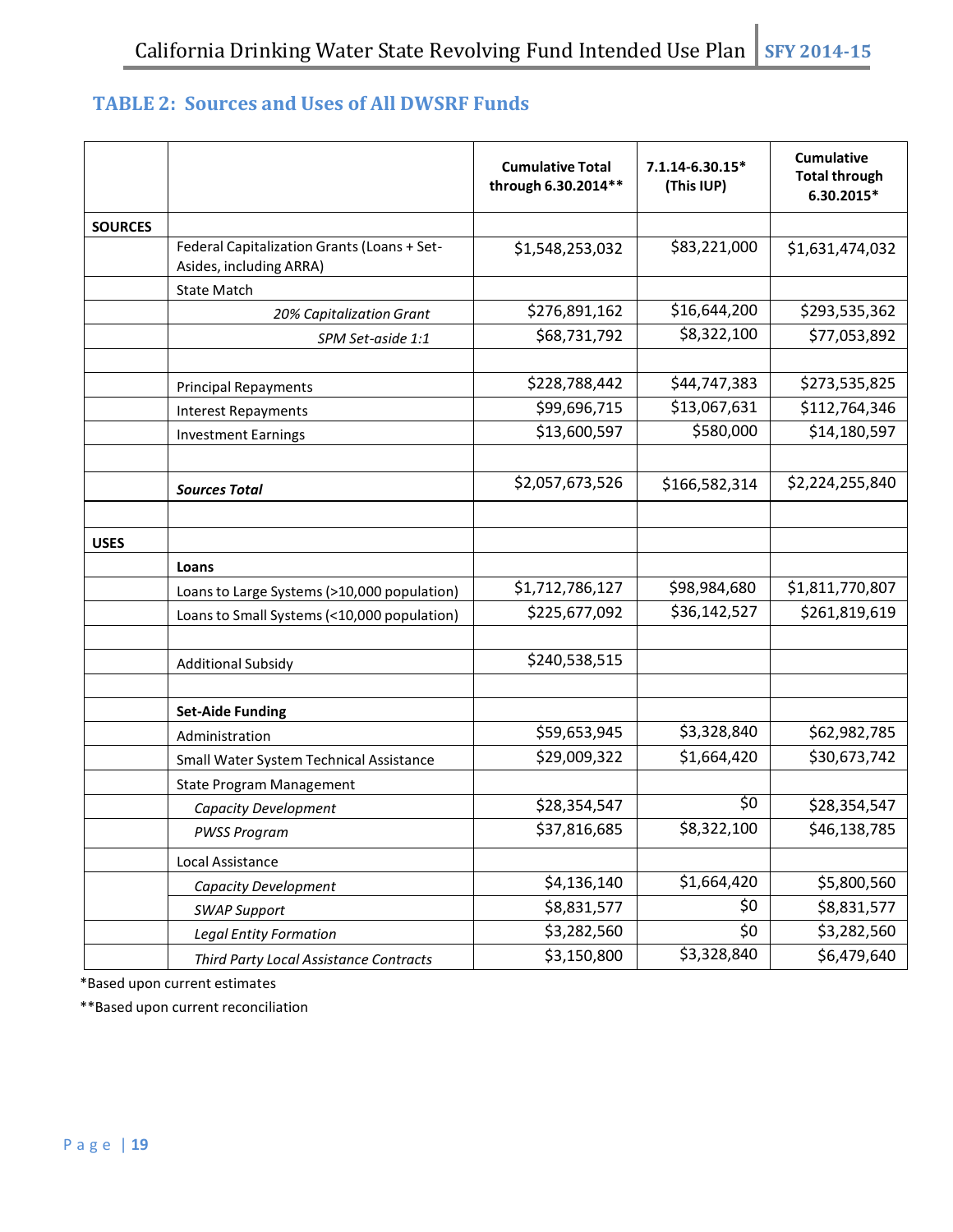## **B. Financial Terms of Loans**

### **Non-Disadvantaged Community Loans**

CDPH's interest rate for DWSRF loans for PWS that serve non-disadvantaged communities is fifty percent (50%) of California's general obligation bond rate. All loans for non-disadvantaged communities have a maximum loan repayment term of 20 years with a fixed interest rate.

#### **Disadvantaged Community Loans**

CDPH operates a "disadvantaged" community program for PWS that serve communities with challenging financial and socioeconomic conditions. The criteria used to establish that a community is "disadvantaged" are described in Section IV of this IUP. Under the DWSRF, eligible PWS that serve "disadvantaged" communities receive a zero percent (0%) interest loan rate. Such PWS may also receive up to a 30-year loan repayment term if necessary to facilitate loan affordability. Additionally, PWS that are owned by public agencies or non- profit water companies that serve " disadvantaged" communities may also receive some level of principle forgiveness if the PWS' average residential water rate exceeds the community's target consumer rate. Currently, the target consumer rate for a "disadvantaged" community is 1.5 percent (1.5%) of the PWS permitted service area's MHI. The level of principal forgiveness for a "disadvantaged" community loan is ultimately based upon a PWS' ability to afford such loan, but is also limited per Table 3 below. The limitations on principal forgiveness in Table 3 below exist so as to maximize the limited amount of principal forgiveness per applicant while maximizing the number of applicants that can benefit from such limited supply of principal forgiveness.

# **TABLE 3: Maximum Principal Forgiveness Funding for "Disadvantaged" Communities**

| <b>PROJECT PRIORITY</b><br><b>RANKING</b> | <b>LOAN PRINCIPAL</b><br><b>FORGIVENESS NOT TO</b><br><b>EXCEED</b> | <b>MAXIMUM AMOUNT OF</b><br><b>LOAN PRINCIPAL</b><br><b>FORGIVENESS FOR</b><br><b>PLANNING PROJECTS</b> | <b>MAXIMUM AMOUNT</b><br><b>OF</b><br><b>LOAN PRINCIPAL</b><br><b>FORGIVENESS FOR</b> |  |
|-------------------------------------------|---------------------------------------------------------------------|---------------------------------------------------------------------------------------------------------|---------------------------------------------------------------------------------------|--|
| $A-G$                                     | 80% Total Eligible<br><b>Project Cost</b>                           |                                                                                                         |                                                                                       |  |
| $H-L$                                     | 65% Total Eligible                                                  | \$500,000                                                                                               | \$3,000,000                                                                           |  |
|                                           | <b>Project Cost</b>                                                 |                                                                                                         |                                                                                       |  |
| $M-O$                                     | 50% Total Eligible                                                  |                                                                                                         |                                                                                       |  |
|                                           | <b>Project Cost</b>                                                 |                                                                                                         |                                                                                       |  |

### **Severely Disadvantaged Community Loans**

CDPH also operates a "severely disadvantaged" community program for CWS that serve less than 10,000 people. The criteria used to establish that a community is "severely disadvantaged" are described in Section IV of this IUP. Ultimately, CDPH has found that these CWS serving "severely disadvantaged" cannot afford any form of a DWSRF loan. As a result, eligible CWS with eligible projects can receive up to 100 percent (100%) principal forgiveness subject to a maximum of \$3 million for their proportional share of a construction project and \$500,000 for a planning project.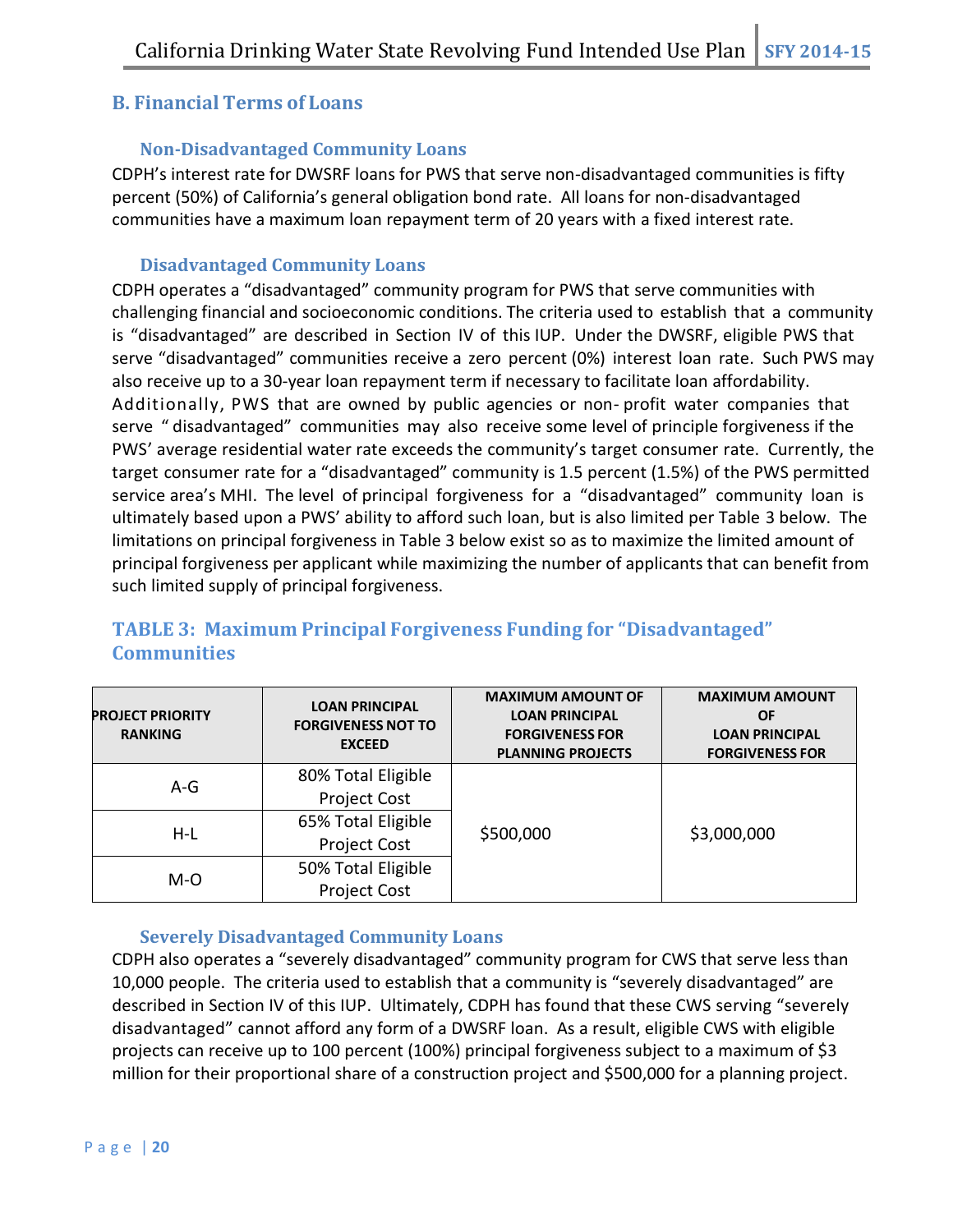# **C. LoanDisbursements**

As of January 1, 2013, and in accordance with USEPA's requirement for CDPH to timely and expeditiously disburse DWSRF funds, CDPH is now requiring all DWSRF funding recipients to (1) submit claims for all costs incurred prior to a funding agreement execution date no later than 90 days following such execution date; and (2) submit claims for costs incurred in one month no later than 60 days following such month. CDPH expects a rapid increase in the disbursement of funds by essentially requiring funding recipients to submit claims as costs are incurred.

In cooperation with USEPA Region 9, CDPH has also developed a cash flow model to allow for the management of the over-commitment of DWSRF funds. The cash-flow model is an Microsoft Excel tool that accounts for the sources and uses of DWSRF funds and allows the DWSRF program's ULOs to be estimated and projected based upon certain assumptions relating to (1) both actual and projected loan and grant commitments and their estimated project disbursements; (2) both actual and projected loan amortizations and the associated loan principal and interest returns; and (3) both actual and estimated federal capitalization grants and state match.

The cash-flow model is also a planning and tracking tool where estimated future DWSRF outflows are projected against estimated future DWSRF inflows with the intent to understand and direct ULO trends, relative to realized inflows, outflows and ULOs, over time. The cash flow model is also a tool to assist in budgeting and project tracking within the DWSRF loan fund for disbursements, repayments, as well as other financial modeling for use in policy decision making.

Based upon CDPH's cash flow modeling, CDPH is projecting the following quarterly federal cash draw schedule, as detailed in Table 4. CDPH is also targeting a cumulative total of loan disbursements of \$621 million for the period beginning with July 1, 2012 and ending June 30, 2015.

## **TABLE 4: 2014 DWSRF Federal CapitalizationGrant Draw Schedule**

The following table represents CDPH's anticipated federal draw schedule for SFY 2014-2015. It's anticipated that CDPH will draw the following federal funds from the 2010 Federal Capitalization Grant through the 2013 Federal Capitalization Grant. CDPH will also disburse 100 percent (100%) state match for such federal capitalization grants prior to disbursing such federal capitalization grants to projects.

| <b>Federal Fiscal Year</b> | 2014-2015            |              |              |              |               |
|----------------------------|----------------------|--------------|--------------|--------------|---------------|
| <b>Federal Quarter</b>     | Q2<br>Q3<br>Q4<br>Q1 |              |              |              | <b>TOTAL</b>  |
| <b>Federal Local</b>       | \$23,845,759         | \$33,734,000 | \$59,217,115 | \$59,047,819 | \$175,844,693 |
| <b>State Match Draw</b>    | \$13,731,000         | \$32,039,000 | \$0          | \$0          | \$45,770,000  |
| <b>Federal Set-Aside</b>   | \$3,750,000          | \$3,750,000  | \$3,750,000  | \$3,750,000  | \$15,000,000  |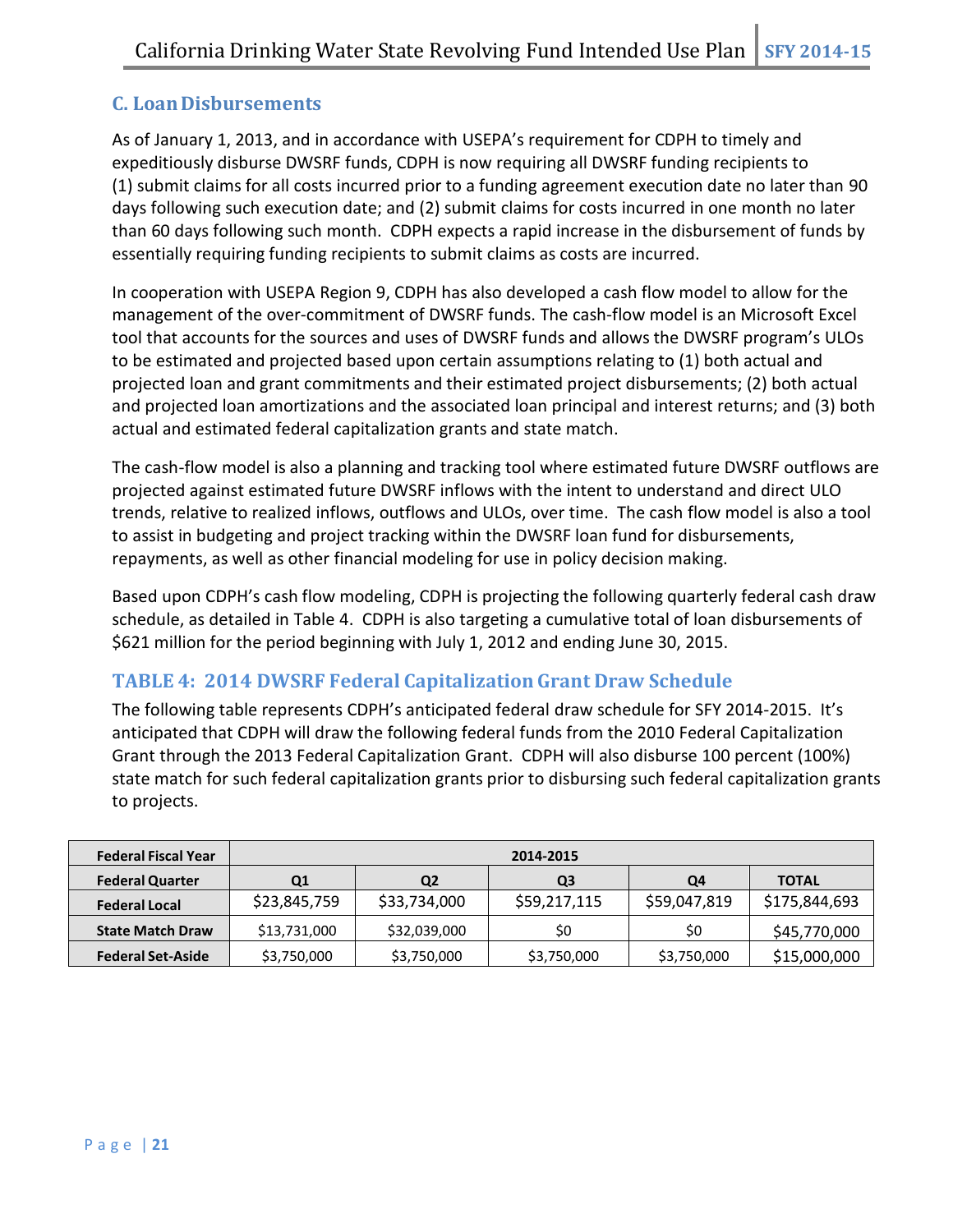# **TABLE 5: FFY 2013-2014 Disbursement by Quarter**

The following table represents CDPH's actual disbursement per quarter for SFY 2013-2014.

| <b>Fiscal Year</b>                           | Q1            | Q <sub>2</sub> | Q <sub>3</sub> | Q4           | <b>Total Disbursed By</b><br>Year |
|----------------------------------------------|---------------|----------------|----------------|--------------|-----------------------------------|
| SFY 2013-2014                                |               |                |                |              |                                   |
| (As of June 24, 2014)                        | \$14,085,618  | \$47,199,042   | \$45,987,118   | \$64,600,798 | \$171,872,577                     |
|                                              | \$171,872,577 |                |                |              |                                   |
| Pending Disbursements of Quarter 4           |               |                |                |              | \$5,038,457                       |
| <b>Total Including Pending Disbursements</b> |               |                |                |              | \$176,911,034                     |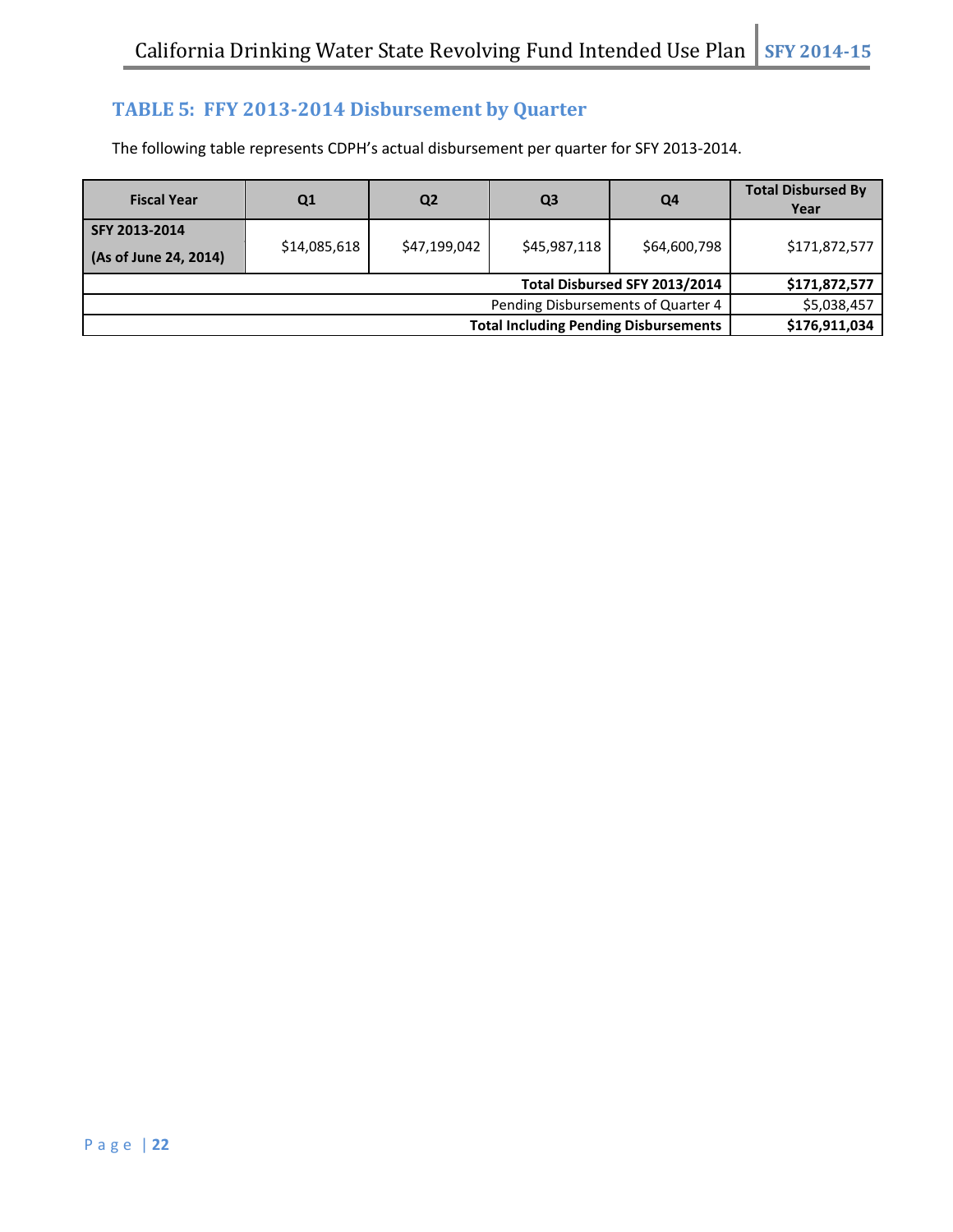# **VI. SET-ASIDE ACTIVITIES**

The SDWA allows each state to set aside up to 31 percent (31%) of its federal capitalization grant to support various drinking water programs including administration, water system capacity development, technical assistance, state program management and special activities. For SFY 2014-2015, CDPH plans to use a total of 22 percent (22%) of the 2014 Capitalization Grant for setaside activities. CDPH will submit detailed work plans to USEPA for approval before we expend these funds and will report on the progress of set-aside activities to USEPA in annual performance status reports. For CDPH's multi-year contracts with third-party assistance providers, CDPH will fund the contract each year through only that year's set-asides.

## **A. DWSRFAdministration**

| <b>Max Allowed:</b>        | 4% |              |
|----------------------------|----|--------------|
| Taken from FFY 2014 Grant: | 4% | (53,328,840) |

The maximum allowable administration set-aside funds will be used to fund costs of administering the DWSRF fund, including the development of the PPL, the review and processing of applications, management and oversight of individual project, management of contracts with other agencies, and all accounting and legal costs. The fund is used to support DWSRF funding staff and to cover the costs of an external audit contract.

A portion of the Administration set-aside funds positions of the Fiscal Support Team in the Accounting Section of the CDPH Administration division. This team provides the point of contact with the State Controller's Office. In addition, the administration set-aside supports several information technology positions and activities to assist with maintenance and enhancement of data management resources necessary for program management. The Administrative Workplan for SFY 2014-2015 contains detailed information about Administrative set-aside utilization and goals.

## **B. Small SystemsTechnicalAssistance**

| <b>Max Allowed:</b>        | 2% |              |
|----------------------------|----|--------------|
| Taken from FFY 2014 Grant: | 2% | (51,664,420) |

These funds will be used to provide technical assistance to SWS. There are more than 7,300 of California's 7,500 PWS that are designated as SWS, serving populations of less than 10,000. However, this set-aside for SWS emphasizes the 1,900 CWS serving less than 200 service connections.

The Sciences and Environmental Services Section with CDPH implements the following to assist SWS to:

- Maintain an "Assistance Referral Database" to prioritize and assign assistance requests and track third party contract deliverables.
- Manage the services provided by third party contractors.
- Conduct annual meetings with the technical assistance providers (CalTAP) to provide opportunity to identify and implement more effective and meaningful methods of providing technical assistance to smaller and disadvantaged water systems.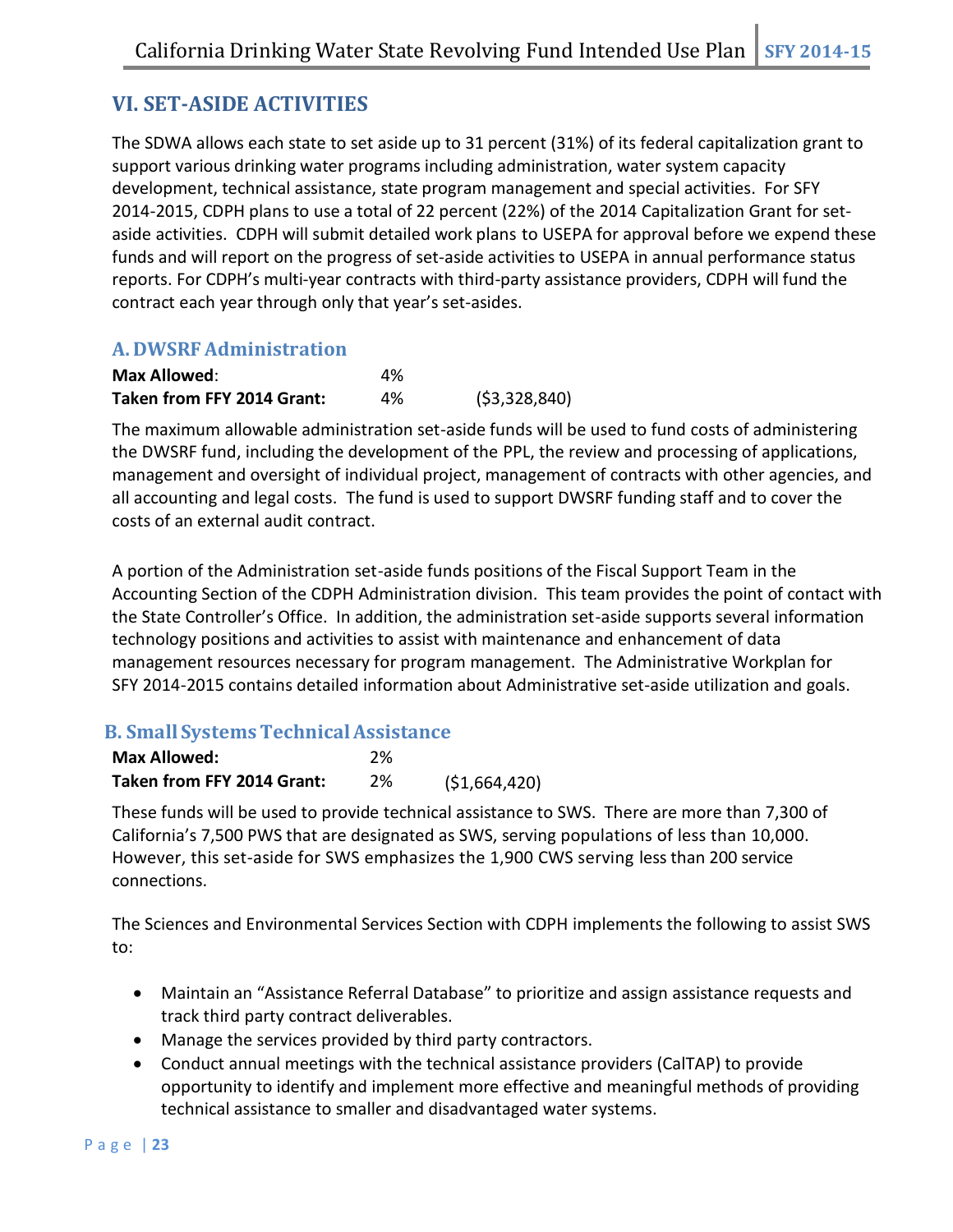- Provide technical assistance to SWS pursuing DWSRF funding in preparation of state and/or environmental documents.
- Advise local primacy agencies on how to provide technical assistance to SWS that have significant violations of the primary drinking water standards.
- Ensure that the LPAs are verifying that SWS under their regulatory jurisdiction are in compliance with TMF requirements and implementing the resources available to SWS to help improve TMF capacity where needed.

Additionally, CDPH identified a list of small CWS with fewer than 1,000 service connections that are in violations of at least one primary health-based drinking water standard. CDPH developed an implementation plan that would raise the compliance rate for such SWS to match the compliance rate for large water systems (LWS). CDPH will continue its effort in the following activities:

- Coordinate staff and resources with local health departments and third-party contractors to target and address the needs of these small CWS.
- Ensure that these small CWS are receiving technical assistance such as establishing appropriate water rate structures.
- Allocate necessary resources to ensure that these small CWS have TMF capacity and sustainability into the future.

## **C. StateProgram Management**

| <b>Max Allowed:</b> | 10% |                |
|---------------------|-----|----------------|
| Taken from FFY 2014 | 10% | ( \$8,322,100) |
| State match:        |     | (58, 322, 100) |

These funds will be used to address additional program requirements of the PWSS program outlined by the SDWA. This set-aside requires a one-to-one state match beyond the 20 percent (20%) state match for federal capitalization grants. CDPH will provide the match through the current PWSS grant and previous years' credits.

### **PWSS Program**

### **FFY 2014 Grant and State Matching Funds**: \$16,644,200

CDPH will use funds from this set-aside to support PWSS activities. CDPH will increase the frequency of inspections and surveys of smaller water systems, evaluate treatment and infrastructure improvement needs, review plans and specifications in relation to and for conformance with treatment requirements, assist managers and operators of PWS with compliance, and enhance emergency preparedness and terrorism/disaster response preparedness of CDPH and PWS. CDPH will also use the funds to enhance CDPH's data management and reporting capabilities.

In addition, CDPH will reserve \$500,000 from this set-aside for an In-kind service contract through USEPA to assist California with the 2015 Drinking Water Infrastructure Needs Assessment.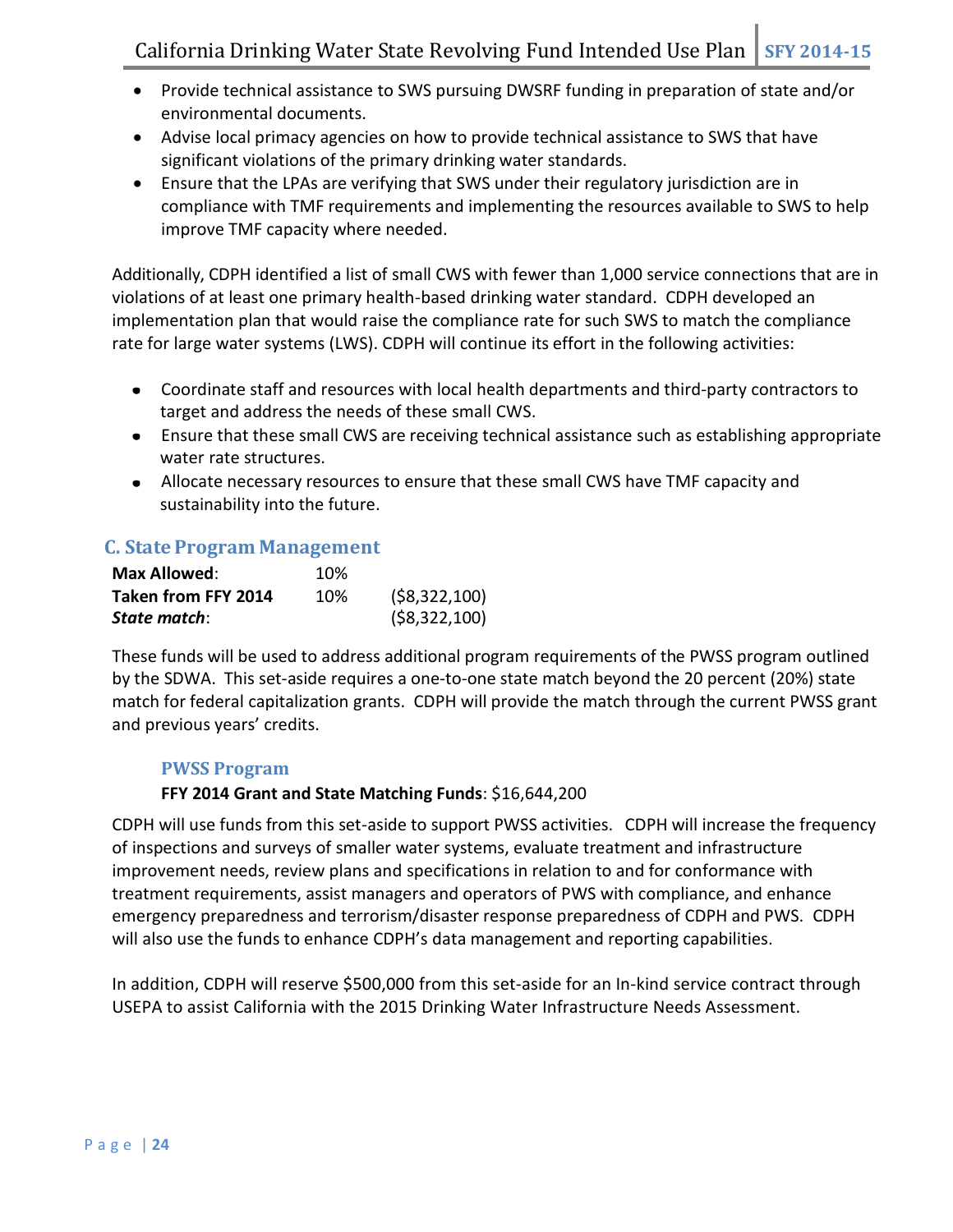## **D. Local AssistanceandOther State Programs**

| <b>Max Allowed:</b> | 15% |              |
|---------------------|-----|--------------|
| Taken from FFY 2014 | 6%  | (54,993,260) |

Funds for this set-aside will be used to support the implementation of local drinking water protection initiatives, including TMF capacity development. Federal regulations state that no more than 10 percent (10%) of the federal capitalization grant can be allotted to any one of these activities.

#### **Third Party Contracts**

**FFY 2014 Grant**: 4% (\$3,328,840)

CDPH will use this set-aside to fund assistance providers that will include the Rural Community Assistance Corporation (RCAC), the California Rural Water Association (CRWA), and the Self Help Enterprises (SHE). Each organization will be under contract with CDPH to provide specific activities such as the following:

- Assist in preparing preliminary engineering, funding application, required documents for a DWSRF loan, and navigating the DWSRF loan process.
- Develop and conduct training workshops covering all aspects of water system operation and maintenance and legal responsibilities of water system board members.
- Develop and conduct workshops for the treatment of arsenic and nitrate.
- Conduct income surveys to determine a community's median household income.
- Conduct water rate studies.
- Participate in networking and outreach events to increase water system sustainability by promoting regionalization and consolidation efforts.
- Assist SWS in procuring necessary engineering and other contracting services.
- Provide community education services, i.e. facilitate public meetings to inform customers of utility rate increased needed to cover operation and maintenance costs as a result of new treatment facilities.
- Monitor the requirements for funding placed on SWS to ensure that conditions for funding are met within stated timelines.
- Assist SWS in assessing the current level of TMF capacities.
- Assist existing SWS with permit applications.
- Assist SWS in the consolidation, annexation, and formation of joint power agreements between two or more public water systems.
- Assist SWS with the submittal of claims and processing of payments to contractors for planning and infrastructure improvement projects funded by CDPH.

#### **Water System TMF Capacity Development**

**FFY 2014 Grant**: 2% (\$1,664,420)

Water system capacity is defined as the TMF elements that will enable a system to provide safe and reliable drinking water that meets all standards. By assisting PWS to identify and address their TMF capacity deficiencies, the capacity development program seeks to improve a PWS' operational programs to assure that acceptable levels of operation can be met and sustained.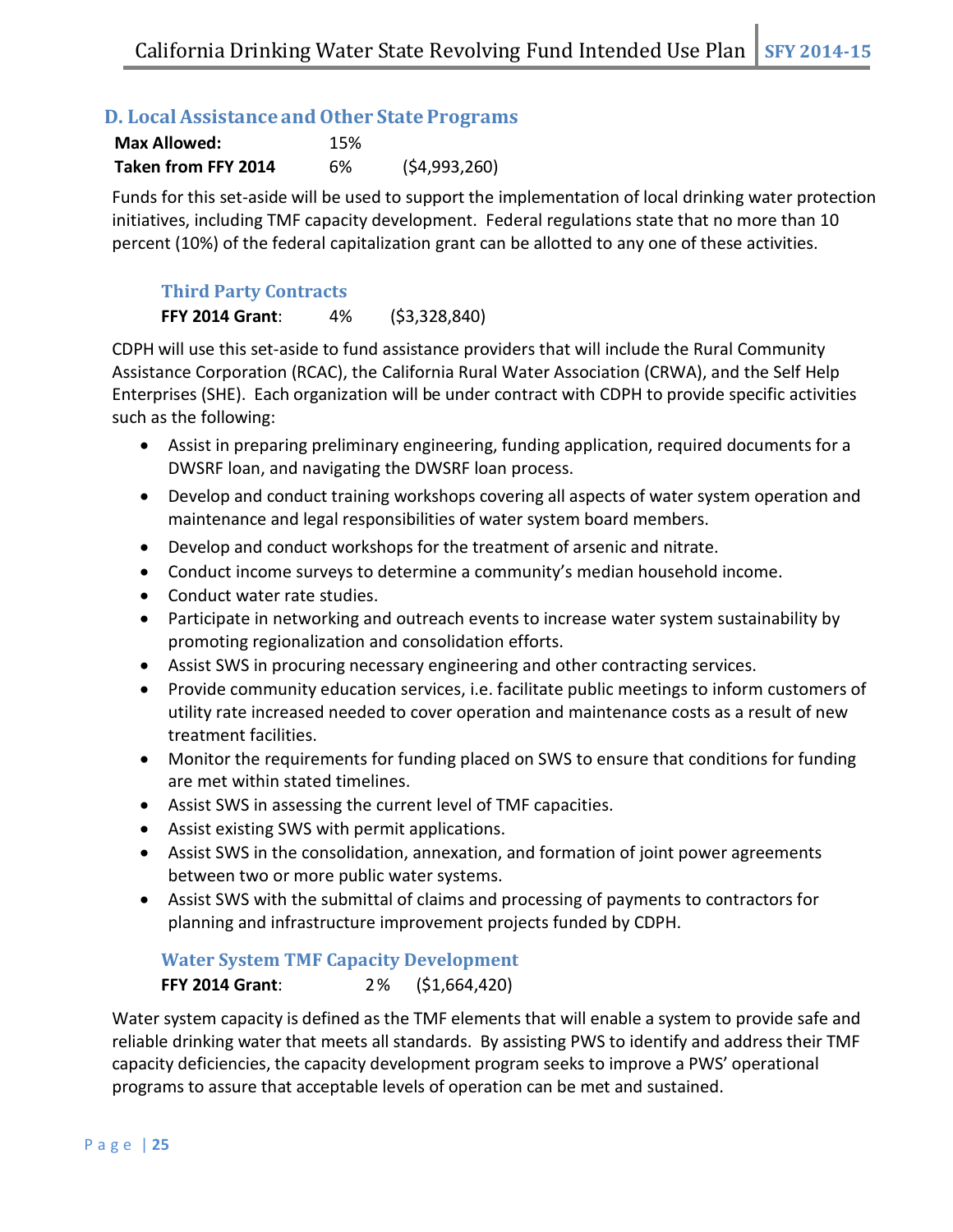CDPH will also continue its contract with the University of California, Davis – Center for Affordable Technology for Small Water Systems (UCD) to provide assistance to small PWS that lack the funds and expertise to obtain these services on their own. UCD's activities include:

- Prepare preliminary engineering reports for disadvantaged SWS which will help such SWS establish their eligibility for DWSRF funding.
- Conduct training and research relevant to the activities of CDPH particularly in terms of issues associated with SWS in California.
- Assist SWS as identified by CDPH in developing appropriate solutions for their problems.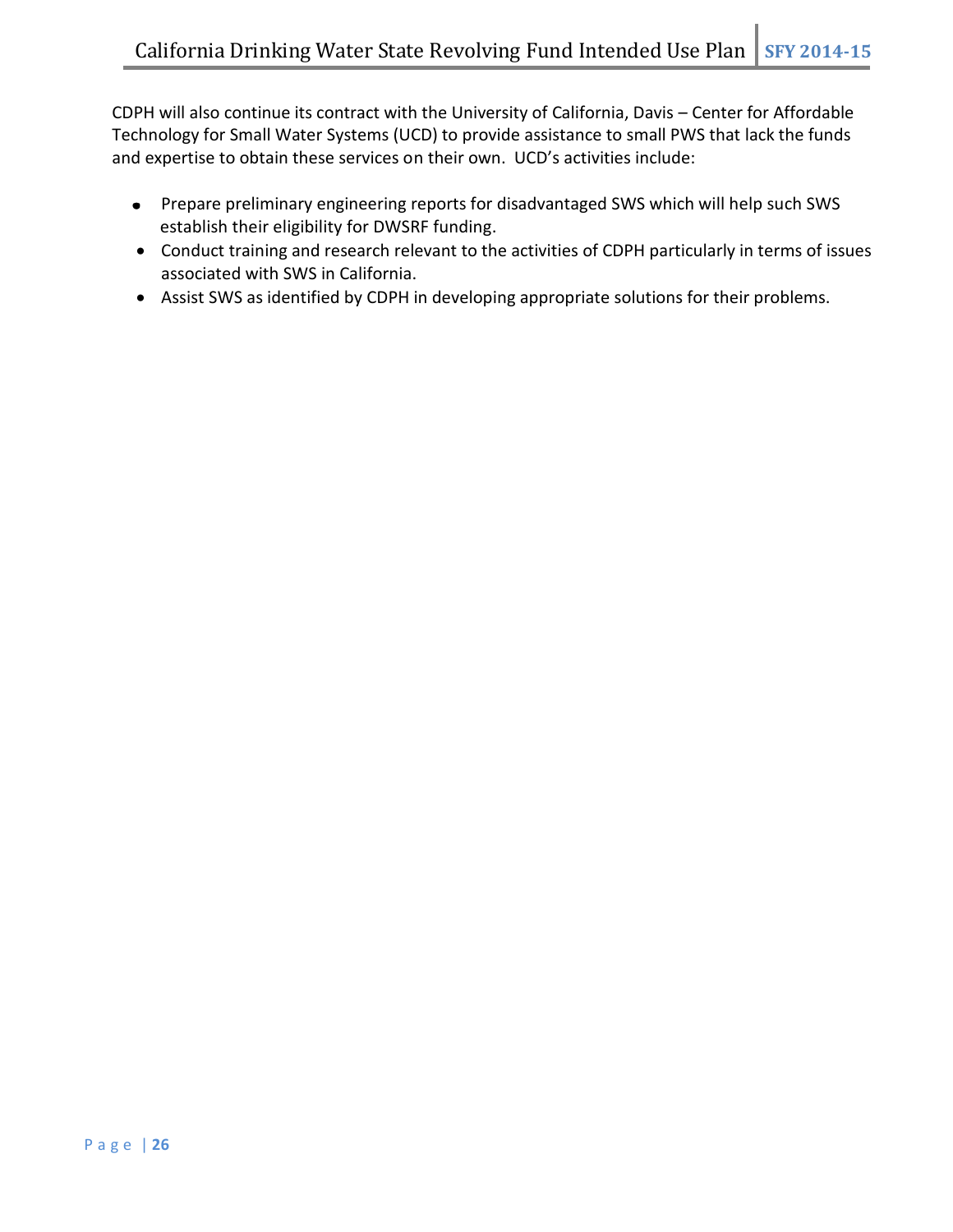# **VII. PUBLIC PARTICIPATION**

## **DWSRF Policy Committee and Stakeholders**

CDPH plans to convene the internal DWSRF policy committee no less often than quarterly to discuss program progress and potential modifications. In addition, CDPH will continue to hold an annual round-table meeting with stakeholders to evaluate current program or potential modification of the program structure or resource utilization. Stakeholder groups will include representatives from small and large public water systems, LPAs, environmental justice groups, and other interested parties.

## **Public Hearing and Comment Activities**

To ensure that the public has an opportunity to review CDPH's proposed plans for the DWSRF, this draft 2014-2015 IUP, PPL, Fundable List and Comprehensive List are made available 30 days for public review and comment. A public hearing is held on the last day of the review period. To ensure that interested parties are made aware of the public meeting date, CDPH publishes announcements on its website [\(http://www.cdph.ca.gov/services/funding/Pages/SRF.aspx\)](http://www.cdph.ca.gov/services/funding/Pages/SRF.aspx) and notifies them via emails.

CDPH welcomed input on all elements of the IUP either through written comments or at the hearing. The hearing provides a forum for discussing the overall purpose, format and content of the IUP including the types of assistance being provided through the DWSRF loan account and set-aside account, the long- and short-term goals of the program, the project priority ranking system used to rank individual projects and the proposed list of projects to receive funding from SFY 2014-2015 funds. Issues that arose at the public hearings and in written comments were discussed in depth in Appendix H of this IUP.

### **SWS Technical Assistance**

The SWS technical assistance program strategy was developed with the assistance of interested groups such as CRWA, RCAC, Community Development Block Grant program, California Conference of Directors of Environmental Health, local environmental health agencies, Self Help Enterprises, American Water Works Association and others. CDPH staff annually participates in a series of funding fairs targeting public water systems throughout the state, as well as small water system workshops sponsored by CRWA, RCAC and similar organizations. This outreach helps to ensure that the interested public has ongoing opportunities to provide input on the funding and support needs of water systems throughout the state.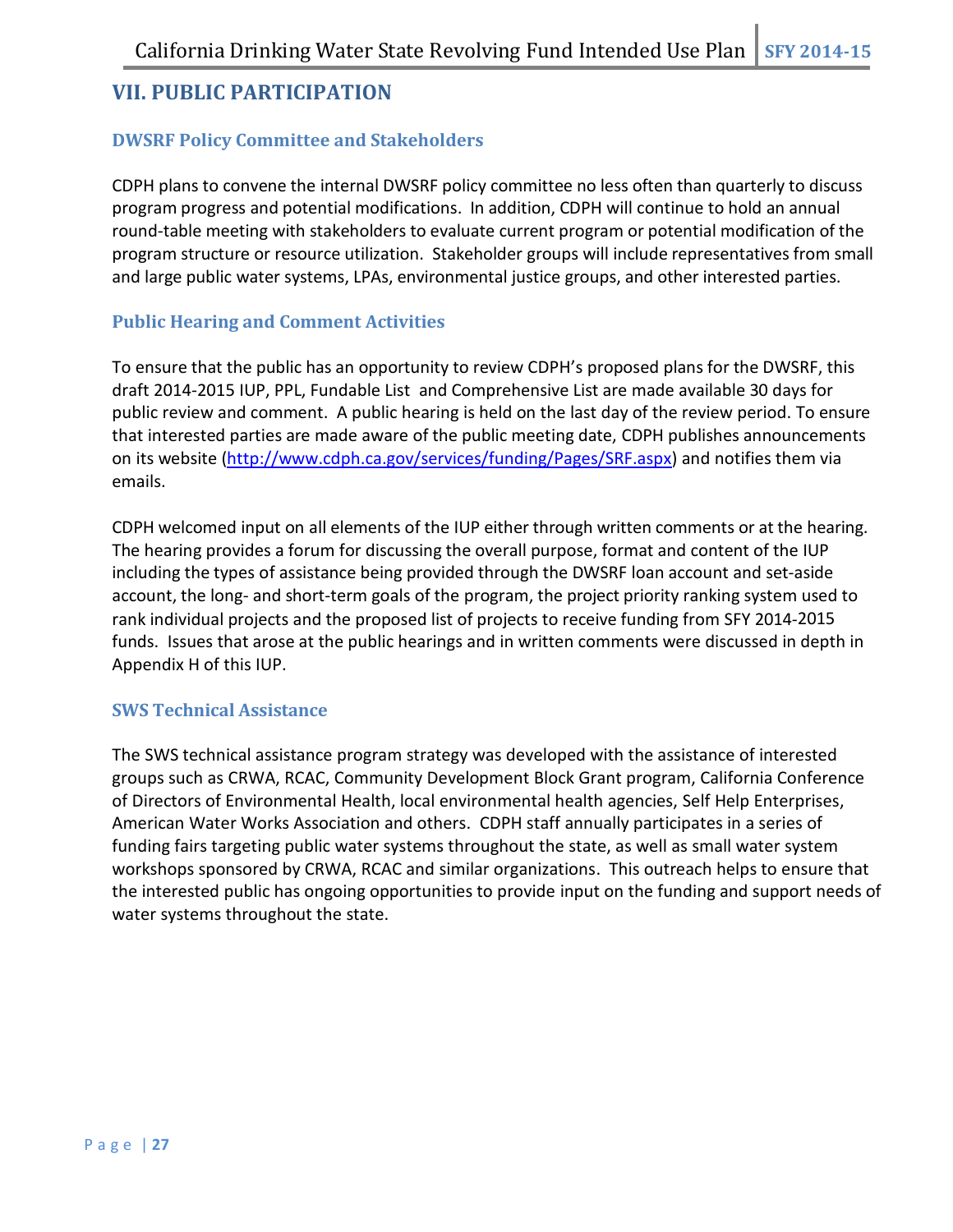# **VIII. AUDITS AND REPORTING**

Ensuring transparency and accountability, all program materials are posted on our website [\(http://www.cdph.ca.gov/services/funding/Pages/SRF.aspx\).](http://www.cdph.ca.gov/services/funding/Pages/SRF.aspx)

CDPH commits to entering project and benefits data into the EPA Drinking Water National Information Management System and Project and Benefits Reporting (PBR) System to evaluate the benefits of the California DWSRF program. Among other parameters, the reporting systems will evaluate the number of California DWSRF projects that provide the following public health benefits:

- Achieve compliance with SDWA;
- Maintain compliance with SDWA; and
- Meet future requirements of SDWA.

CDPH will enter project benefits information into PBR by the end of the quarter in which the assistance agreement is signed.

CDPH will produce an annual report on the uses of the DWSRF funds each year after the end of the SFY. The reports will cover both the loan and set-aside fund account activities. In addition, the annual report will reflect accomplishments of the work-plan specific activities.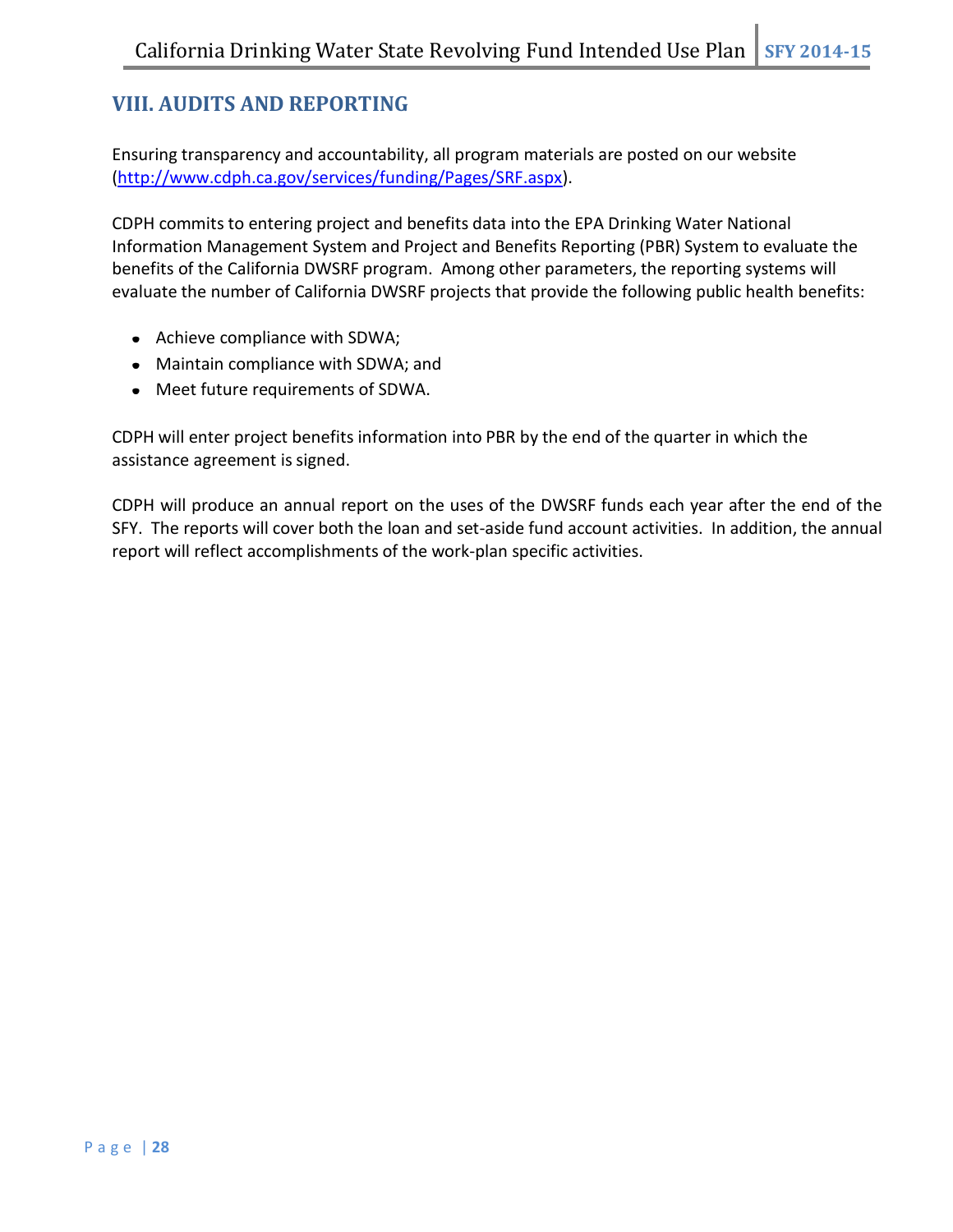# **IX. ASSURANCES AND CERTIFICATIONS**

### **The State has the authority to establish a Fund and to operate the DWSRF program in Accordance with the SDWA**

In California, the responsibility for regulating PWS and overseeing the safety of drinking water rests with the CDPH. USEPA designated CDPH as the "primacy agency" for purposes of implementing and enforcing the federal SDWA.

### **The State will comply with State Statutes and Regulations**

State statutes governing California's DWSRF program are set forth in California's Health & Safety Code, Division 104, Part 12, Chapter 4.5, commencing with section 116760 (current as of April 2014). CDPH has adopted regulations governing its implementation of the DWSRF program; the regulations are set forth in Title 22 of the California Code of Regulations, Division 4, Chapter 12 commencing with section 63000. The state statutes and regulations, while not identical to, are in conformance with federal DWSRF law and regulations and guidelines. California will implement its DWSRF program in compliance with all applicable state and federal laws, regulations and guidelines in effect at the time this IUP is prepared.

## **The State will deposit all Capitalization Grant funds in the Loan Fund or Set-aside Account**

CDPH will maintain identifiable and separate accounts for all portions of the Capitalization Grant to be used. The Capitalization Grant will be deposited into either the loan fund or the set-aside account. Cash draws from the Automatic Clearing House for loan or set-aside activities will not be allowed until a negotiated work plan between EPA and the State is approved as part of the Grant agreement.

## **The State will provide an amount at least equal to 20 percent of the Capitalization Grant (State Match) in the Fund**

The State of California provides the 20 percent (20%) State match through a short-term loan with California Infrastructure and Economic Development Bank (iBank). A total of \$16,644,200 is earmarked to provide for the required State Match for the 2014 Federal Capitalization Grant. CDPH will also provide evidence to USEPA Region 9 that the 2014 State Match has been deposited into the DWSRF loan fund prior to CDPH's use of the 2014 Federal Capitalization Grant.

## **The State will deposit net bond proceeds, interest earnings, and repayments into the Fund**

All interest, earnings, repayments, and other proceeds will be deposited into the DWSRF loan fund.

### **The State will match Capitalization Grant funds the State uses for 1542(g)(2) set-asides**

In addition to the 20 percent (20%) match for the overall Grant, CDPH will provide a 100 percent (100%) match for dollars spent on any of the  $1452(g)(2)$  activities as required. This match will be provided by CDPH with 50 percent (50%) will come from allowable "credit" for FFY 1993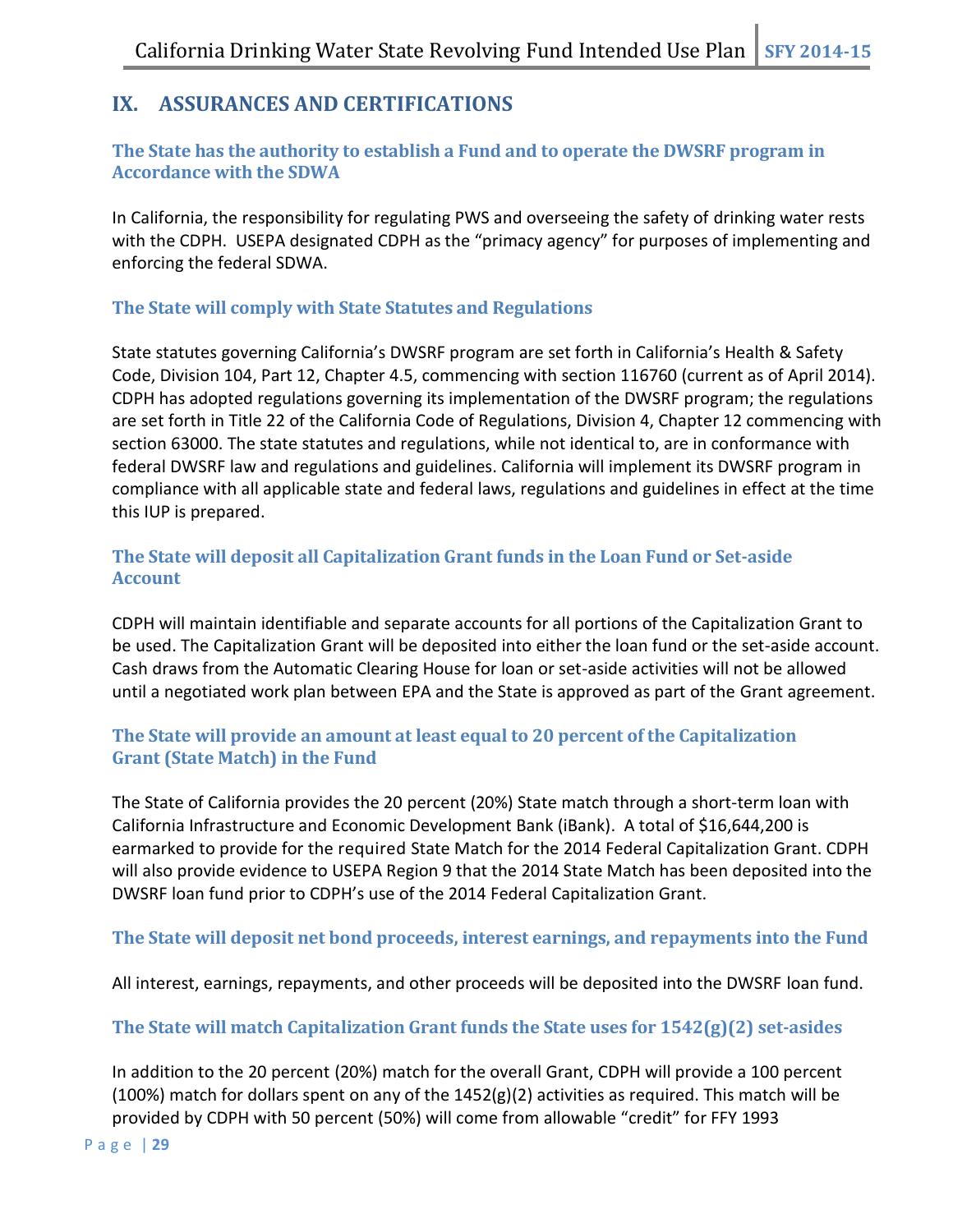expenditures. This credit has been documented previously. The other 50 percent (50%) will be provided by the 1:1 match from the PWSS Overmatch.

## **The State will use Generally Accepted Accounting Principles**

CDPH contracts with State Controllers Bureau of State Audits to perform an annual comprehensive audit in accordance with the requirements of the Single Audit Act, which is promulgated by the Federal Office of Management and Budget (OMB) Circular A-133. OMB Circular A-133 requires that the auditors issue an opinion on the financial statements along with the changes in financial position and cash flows in conformity with generally accepted accounting principles.

Due to the federal deadlines on obligation of the available funds, projects that are not ready to proceed to funding agreement will be by-passed for that particular funding cycle. Any project that is by-passed will retain its position on the PPL and be eligible for the next funding cycle.

### **The State will have the loan and set-aside fund account audited annually in accordance with Generally Accepted Government Auditing Standards (GAGAS)**

CDPH contracts with State Controllers Bureau of State Audits to perform an annual comprehensive audit in order to ensure that the DWSRF Program is in compliance with internal control over financial reporting in accordance with GAGAS. A primary purpose of this audit is to ensure that CDPH has in place provision and guidance to prevent waste, fraud and abuse of funds derived from the Grant.

### **The State will adopt policies and procedures to assure that borrowers have a dedicated source of revenue for repayments (or in the case of a privately owned system, demonstrated that there is adequate security)**

CDPH has developed policies and procedures for ensuring that borrowers have a dedicated source of revenue and that privately-owned systems have adequate security. These policies and procedures are discussed in the CDPH DWSRF project loan guidelines. CDPH processes DWSRF invoices and payments. The forms are available for easy access on the CDPH website. In addition, CDPH offers a claims submittal tutorial with each issued funding agreement and has staff available to answer claims processing questions.

## **The State will commit and expend funds as efficiently as possible, and in an expeditious and timely manner**

The IUP provides the basis for how CDPH will use funds. CDPH will commit and expend both grant and state match funds as efficiently as possible, and in an expeditious and timely manner. CDPH will enter into binding commitments with recipients of fund assistance equal to the total amount of each grant payment and proportional state match within one year of the grant payment.

### **Funds will be used in accordance with the IUP**

The IUP directs the manner in which the Capitalization Grant will be used. The IUP underwent public review and comment so that each component could be considered prior to developing the final IUP.